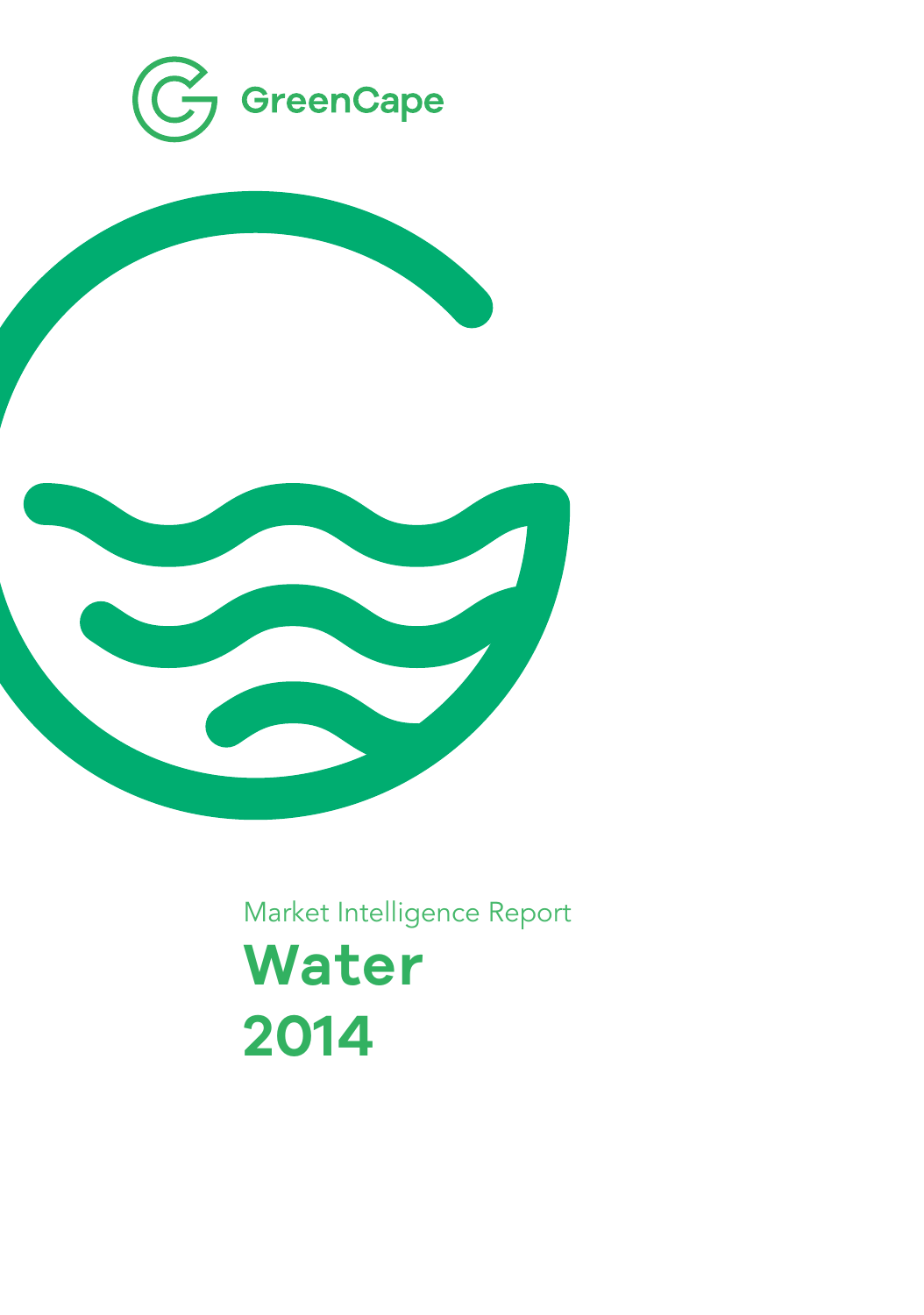| Table of contents                                                                | $\overline{2}$ |
|----------------------------------------------------------------------------------|----------------|
| List of acronyms                                                                 | $\overline{3}$ |
| 1. Overview of the water sector                                                  | 5              |
| 2. Water governance structure and regulatory framework in South Africa           | 8              |
| 2.1 Water governance structure in South Africa                                   | 9              |
| 2.2 Water value chain                                                            | 9              |
| 3. Western Cape context                                                          | 10             |
| 4. Future outlook and opportunities for the water sector                         | 12             |
| 4.1 Water supply                                                                 | 12             |
| 4.2 Water reuse                                                                  | 12             |
| 4.3 Infrastructure maintenance and new infrastructure                            | 12             |
| 4.4 Berg River Improvement Plan                                                  | 13             |
| 4.5 Municipal grant funding available                                            | 14             |
| 4.5.1 Municipal Infrastructure Grant (MIG)                                       | 14             |
| 4.5.2 Regional Bulk Infrastructure Grant (RBIG)                                  | 14             |
| 4.5.3 Municipal Water Infrastructure Grant (MWIG)                                | 14             |
| 4.5.3 Human Settlements Development Grant (HSDG)                                 | 15             |
| 4.5.4 Rural Households Infrastructure Grant (RHIG)                               | 15             |
| 4.5.5 Skills development and industry bodies in the water sector                 | 15             |
| 5. Water Industry Bodies                                                         | 16             |
| Appendix 1: Other governmental role players in the water sector                  | 18             |
| Appendix 2: Major raw water storage dams and capabilities                        | 19             |
| Appendix 3: Main DWA projects and private sector initiatives in the Western Cape | 20             |
| Appendix 4: Institutions providing water training courses                        | 23             |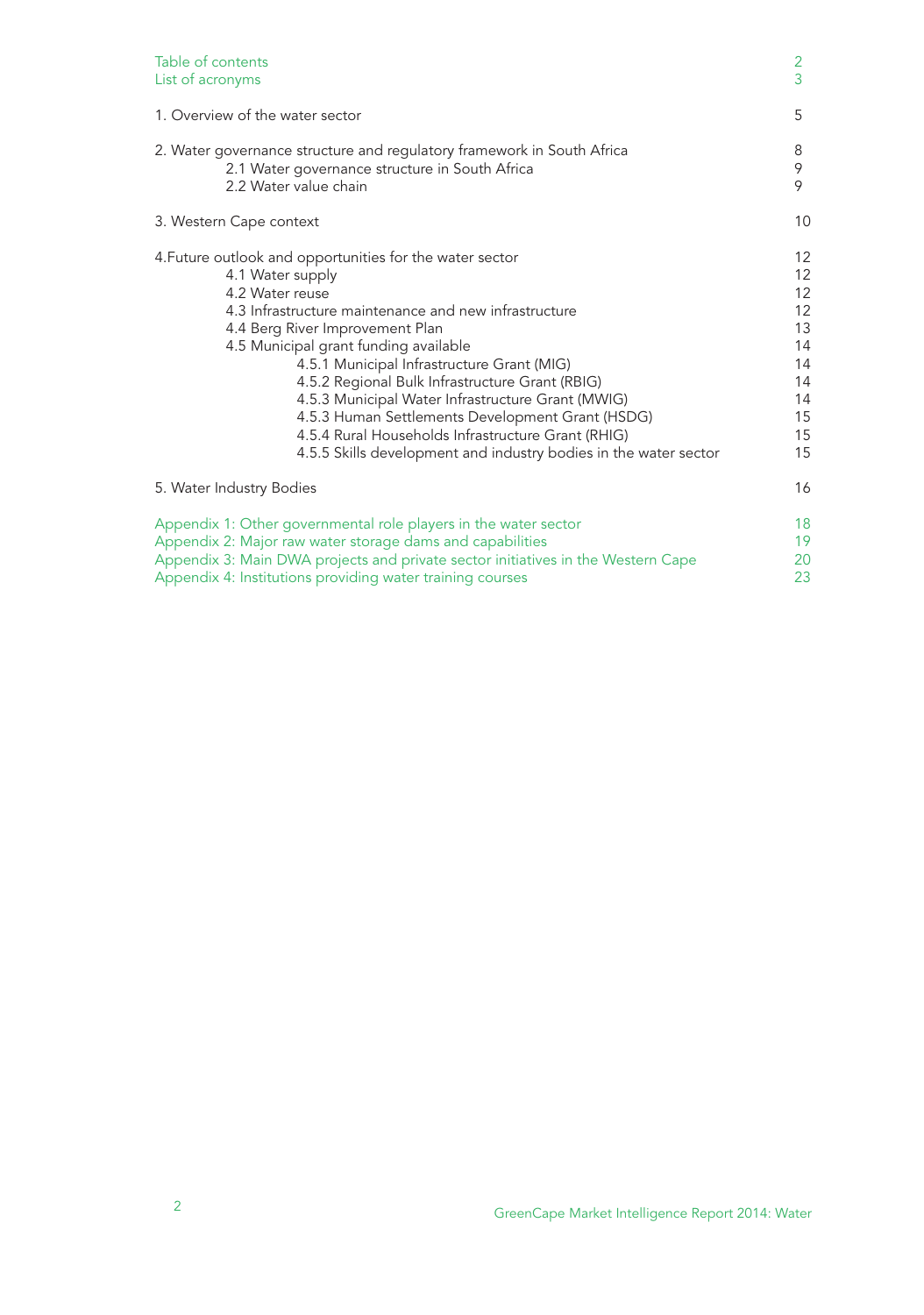## List of acronyms

| AMP            | Asset Management Plan                                                           |
|----------------|---------------------------------------------------------------------------------|
| <b>ASGISA</b>  | Accelerated and Shared Growth Initiative for South Africa                       |
| <b>ASR</b>     | artificial storage and recovery                                                 |
| <b>AWARD</b>   | Association for Water and Rural Development                                     |
| <b>CMA</b>     | Catchment Management Agencies                                                   |
| <b>DOHS</b>    | Department of Human Settlements                                                 |
| <b>DWA</b>     | Department of Water Affairs                                                     |
| <b>ESETA</b>   | Energy Sector Education and Training Authority                                  |
| <b>EWSETA</b>  | Energy and Water Sector Education and Training Authority                        |
| GDP            | gross domestic product                                                          |
| <b>IAMS</b>    | Infrastructure Asset Management Strategy                                        |
| IЦ             | Infrastructure Leakage Index                                                    |
| <b>MBR</b>     | membrane bioreactor                                                             |
| MI/d           | million litres per day                                                          |
| <b>MWIG</b>    | Municipal Water Infrastructure Grant                                            |
| <b>NDP</b>     | National Development Plan                                                       |
| <b>NGO</b>     | non-governmental organisation                                                   |
| <b>NWA</b>     | National Water Act, Act 36 of 1998                                              |
| NWRS2          | National Water Resource Strategy                                                |
| <b>PICC</b>    | Presidential Infrastructure Coordinating Commission                             |
| SAAWU          | South African Association of Water Users                                        |
| <b>SANCIAH</b> | South African National Council of the International Association of Hydrologists |
| <b>SETA</b>    | Sector Education and Training Authorities                                       |
| <b>SIP</b>     | Strategic Integrated Projects                                                   |
| <b>WCG</b>     | Western Cape Government                                                         |
| <b>WESSA</b>   | Wildlife and Environment Society of South Africa                                |
| <b>WISA</b>    | Water Institute of Southern Africa                                              |
| <b>WMA</b>     | Water Management Areas                                                          |
| <b>WRC</b>     | <b>Water Research Commission</b>                                                |
| <b>WSA</b>     | Water and Sanitation for Africa Foundation                                      |
| <b>WSA</b>     | Water Services Act, 1997                                                        |
| <b>WSA</b>     | <b>Water Services Authorities</b>                                               |
| <b>WSP</b>     | <b>Water Service Providers</b>                                                  |
| <b>WSP</b>     | Water Stewardship Programme                                                     |
| <b>WWTW</b>    | <b>Waste Water Treatment Works</b>                                              |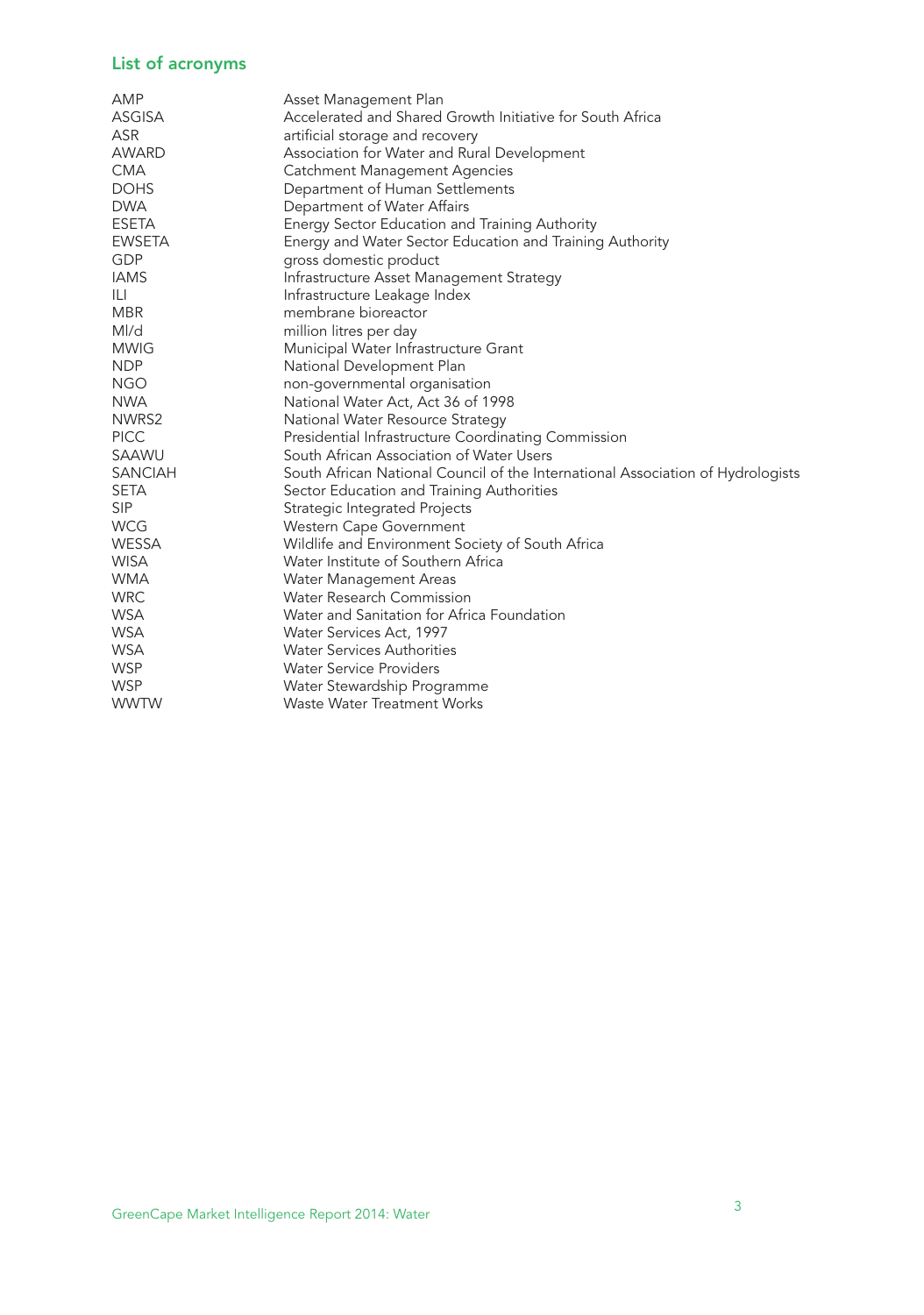

### **Executive summary**

This report provides a brief overview of the water sector in South Africa with a focus on the Western Cape. It discusses the main applicable regulations and policies, how the sector operates and potential focus areas for the country. The report also provides an indication of opportunities available to the private sector.

Given that the country is water-stressed, water management remains a key national focus for the South African government and the Western Cape Government (WCG) at a provincial level. The water sector is governed by two Acts, and there are various regulations in place to guide best practice and encourage good performance in the sector.

The agricultural sector leads the demand for water in the country. There is a range of projects in place to help maintain a sufficient supply of good quality water to meet South Africa's needs. That said, the sector faces two key challenges: loss of non-revenue water caused by leaks, broken infrastructure and billing system failure; and lack of adequate skills to maintain the water infrastructure.

In the Western Cape, various projects have been set up to address water quality, regulate supply and install and maintain infrastructure. Government grants provide funding opportunities for water-related projects. The need for skills development is addressed by various training courses in the province and around the country.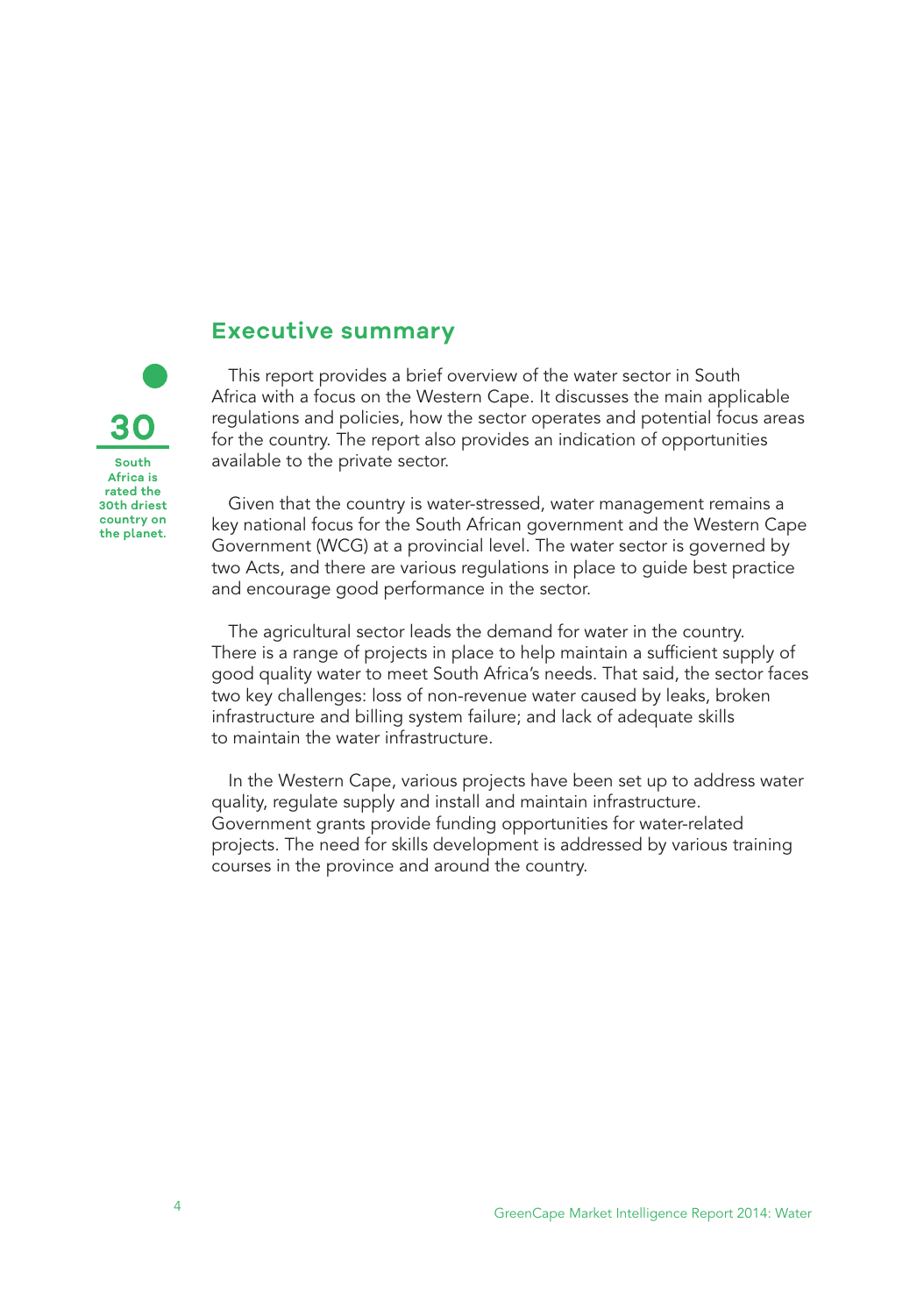# **1. Overview of the Water Sector**

In the context of this report, the water sector is understood to include all legislators, organisations and service providers that play a role in the water value chain. This covers supply, management and wastewater treatment and discharge. With extreme climate and rainfall fluctuations, South Africa is ranked as the 30th driest country in the world.

The country's water usage typically consists of:

77% surface water,<br>9% aroundwater, 9% groundwater, and 14% re-use of return flows.

South African water resources management involves catchment management, river systems, water storage, water abstraction and returnflow management. According to the Department of Water Affairs (DWA) in 2013, there are 1 286 municipal and privately owned wastewater treatment works in South Africa, of which 826 are municipally owned. The bulk of water in the Western Cape, as in the rest of South Africa, is used for agricultural and irrigation purposes, as illustrated in Figure 1 below.

### **Figure 1: Total surface water used per sector in 2000 for the Western Cape**



(Department of Water Affairs and Forestry, 2004)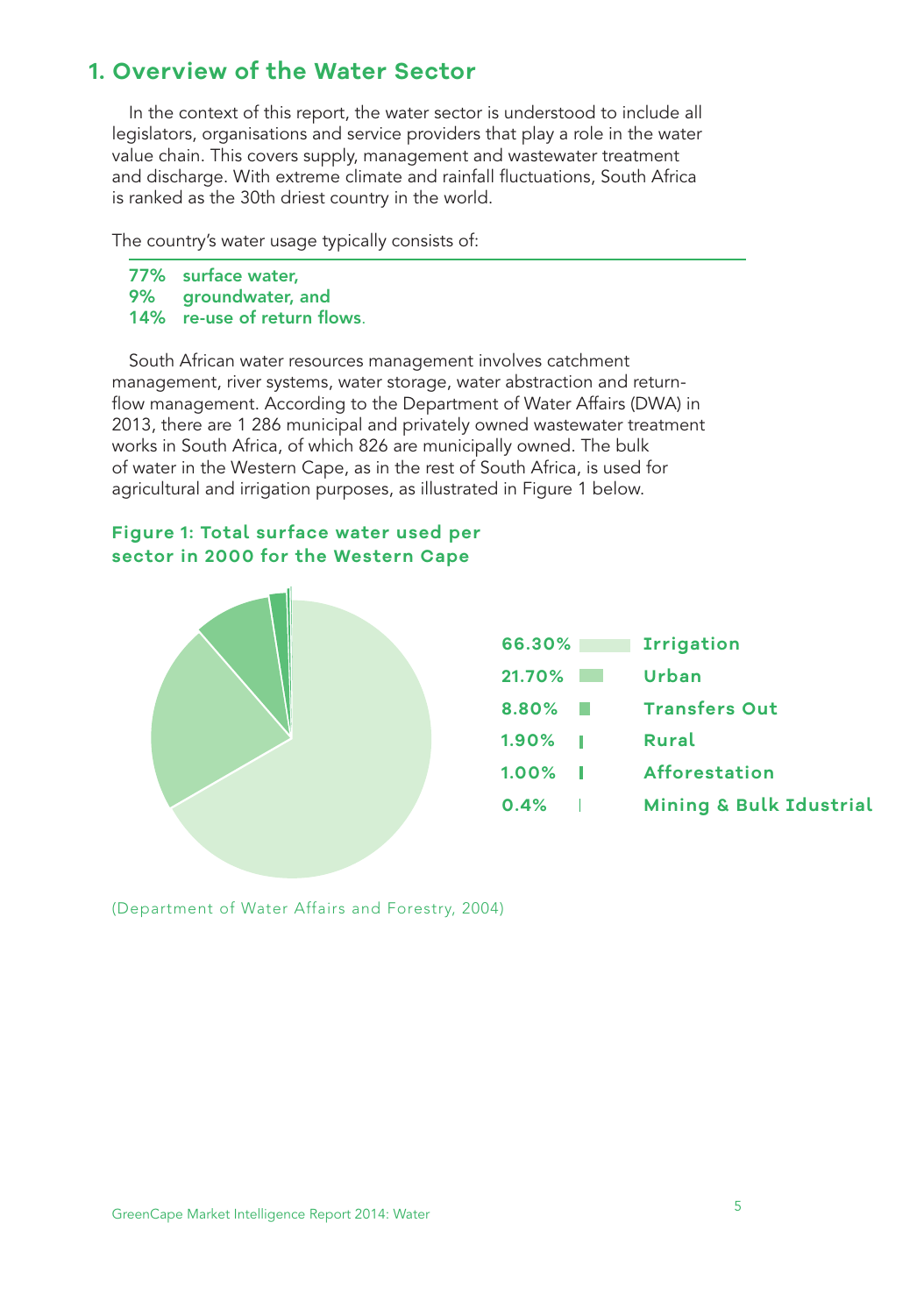The quality standards requirements of potable water in South Africa are listed in the South African National Standard (SANS) 241-1: 2011, 241-2: 2011 Drinking Water. Generally, the presidential targets for drinking water quality are to:

Achieve 99% drinking water quality compliance by 2013 Reduce water losses by half by 2014 (*The Blue Drop and No Drop Handbook, Water Services Regulation, DWA; 2013)*

#### The average 2011-2012 municipal water tariffs varied from:

R<sub>2</sub>,74 to R<sub>10</sub>,98/k<sup>ℓ</sup> for domestic use.

R7,31 to R10,68/kl for commercial use, and

R7,98 to R10,85/kl for industrial use.

The average tariff for raw water was

R1,37/kl, R5,41/kl for bulk water and

R100 per month for municipal sanitation

(Department of Water Affairs, 2013).

In addition, the National Development Plan 2030 (NDP) (http:// www.info.gov.za/ issues/nationaldevelopmentplan/) refers to ambitious waterrelated projects for completion between 2017 and 2020.

At national level, water management remains a key focus for the South African government. At the Green Economy National Youth Summit in June 2013, Minister Edna Molewa referred to the Green Economy Strategy, promulgated in 2011, which identified water management as one of eight key focus areas.

These projects fall within the investment programme for water resource development. They are related to: water-reuse and groundwater use in the Western Cape; strengthening water services management; establishing regional water and wastewater utilities to support municipalities by 2017; and the completion of phase two of the Lesotho Highlands Project to supply the Vaal system by 2020.

It is worth noting that the Lesotho Highlands Phase 2 Project – which is a key focus of the Trans-Caledon Tunnel Authority – has been approved and will commence in the near future.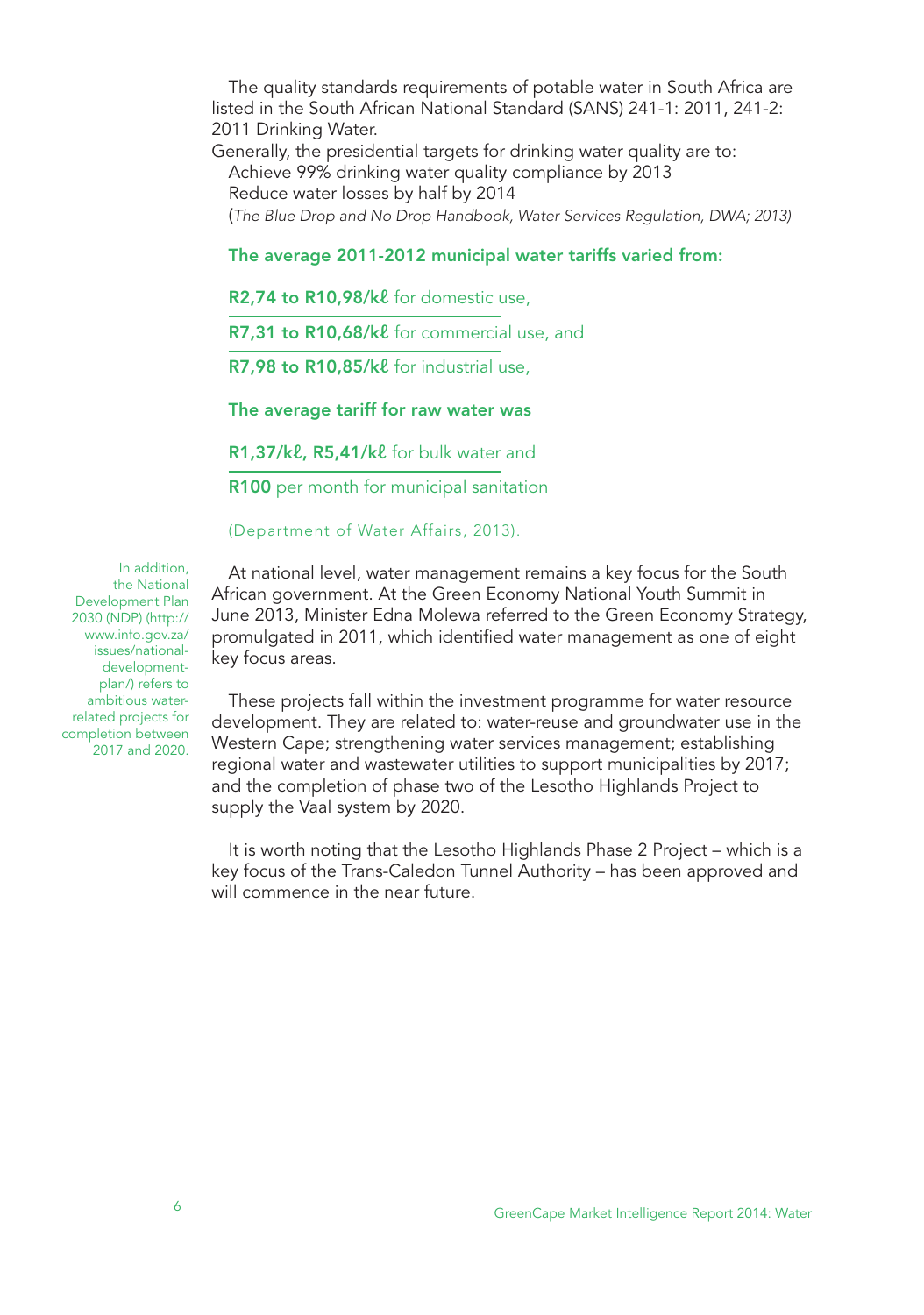In 2008, the DWA introduced two incentive-based regulations which are: the Blue Drop Certification Programme for drinking water quality management regulation and the Green Drop Certification Programme for wastewater quality management regulation.

Critical performance indicators for Green Drop include: Design and operating capacity of the wastewater treatment works

Compliance of the effluent to agreed standards

The management authority's technical skills and the condition of infrastructure such as asset management practices.

Blue Drop introduces excellence requirements, based on regulated norms and standards and international best practice, to encourage proactive management and regulation of drinking water quality management.

The Blue Drop and Green Drop programmes are rating tools for the performance of municipal water supply or wastewater systems scored against a set of requirements common across the nine provinces in South Africa. These reports highlight the problem areas and required actions to improve the quality of potable and effluent water in municipalities. In addition, the programme has created an incentive for municipalities to improve their performance every year.

One of South Africa's main water management challenges is non-revenue water. Non-revenue water is defined as: 'all the water lost through physical leakage or commercial losses i.e. meter under-registration, billing errors, theft etc. as well as any unbilled authorised consumption, etc." *(McKenzie et al., 2013)*. According to the latest Water Research Commission (WRC) study, non-revenue water constitutes approximately 36.8% of the water supplied in South Africa. A recent DWA assessment of the eight metropolitan areas, which account for 46% of the country's urban water use, showed that Cape Town had the lowest Infrastructure Leakage Index (ILI) of 2.1 compared to the highest ILI of 8.3 for Johannesburg.

Another major challenge in the water sector is the lack of adequate skills. For example, a municipal demarcation study, conducted by the Municipal Demarcation Board in 2011, indicated that only 72% of municipal posts were filled and only 76% of municipal organogram posts were budgeted for.

An estimated R360 billion, or about 15%, of South Africa's present gross domestic product (GDP) is needed within the next 15 years to secure South Africa's water future, primarily for maintaining and increasing water treatment plant capacity *(de Villiers, S and de Wit, M., 2010).*  These figures again underline the importance of addressing the skills shortage in this country.

Appendix 4 presents a list of training courses available in South Africa.

These reports are publicly accessible on the DWA's website at www.dwa.gov.za .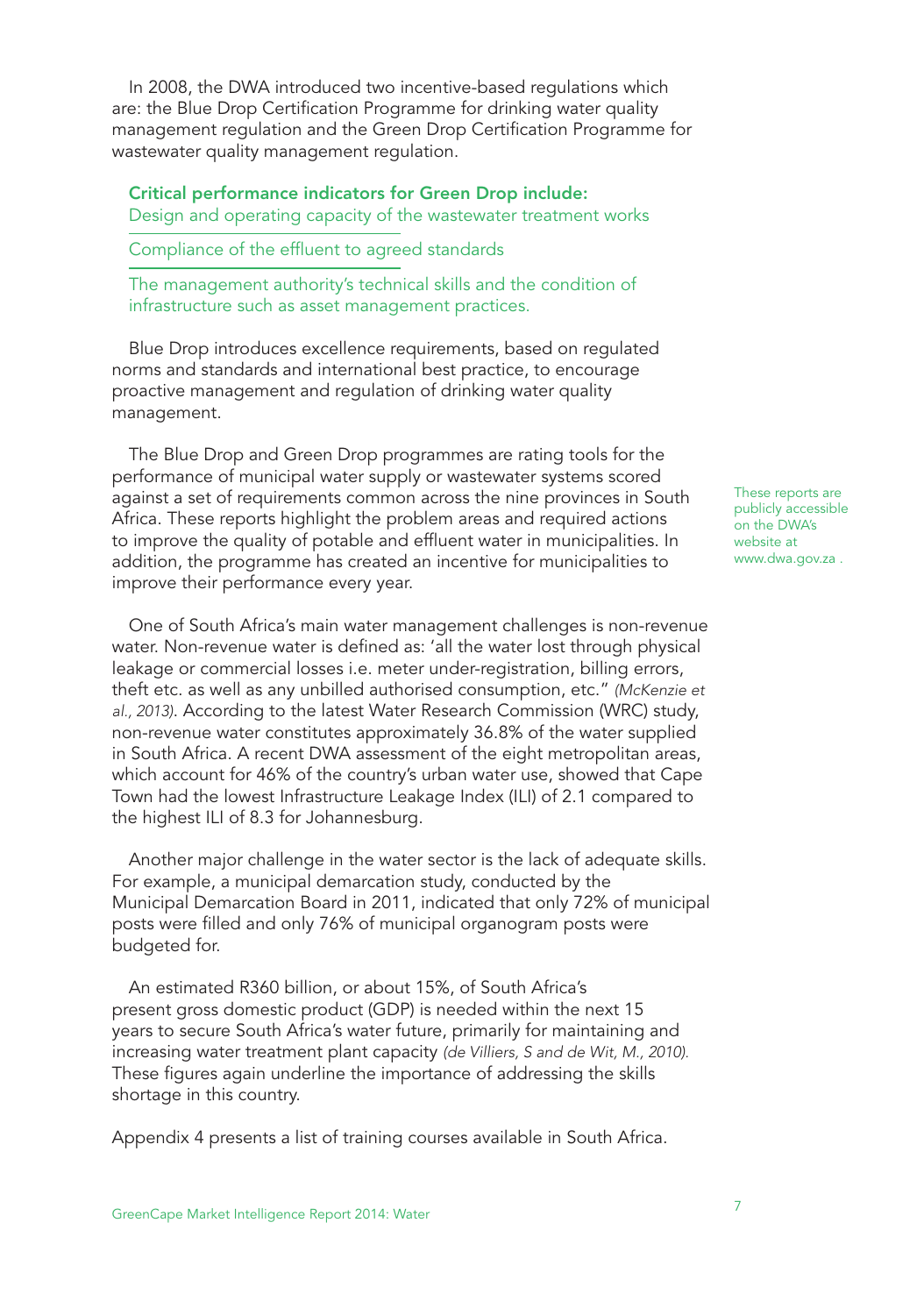# **2. Water governance structure and regulatory framework in South Africa**

In South Africa, the DWA is governed by two Acts: the National Water Act (NWA), Act 36 of 1998 and the Water Services Act (WSA) 1997. The NWA redefined water rights in the country and established a new framework to mandate and regulate water resources. The WSA, promulgated in 1994, defined the role of DWA as regulator, the role of water boards as bulk providers and the role of municipalities as service providers.

The DWA's main roles are to lead and regulate the water sector, develop policies and strategies and provide support to the sector. The DWA operates at the national, provincial and local levels across the water value chain. The water value chain includes water resource management, water abstraction, water processing and distribution of potable water, and the collection, treatment and discharge of wastewater. However, the DWA does not execute all of these functions as some are constitutionally assigned to appropriate sector partners.

Published in 2012, the second National Water Resource Strategy (NWRS2) has been developed to support the implementation of the NWA.

#### The NWRS2 has three key objectives, as follows:

Increase water's contribution to the economy and to job creation

Protect, develop and control water resources in a sustainable and equitable manner

#### Support the elimination of poverty and inequality.

Regional bulk water distribution is managed by water boards, municipalities and the DWA. Water boards and some of the larger metropolitan municipalities (metros) are also responsible for purifying water to potable standards. Providing water services – which means water supply and sanitation – is the constitutional responsibility of local authorities such as metros, local or district municipalities. These local authorities act as WSAs and sometimes also as water service providers (WSPs) for all communities in their areas of jurisdiction. There are only 152 designated WSAs out of the 278 municipalities across the country. In the Western Cape, the Cape metro and 24 municipalities are all designated WSAs.

The DWA is currently developing an Infrastructure Asset Management Strategy (IAMS) to provide tools and processes to assist WSAs to maintain and manage their water-related assets. Every WSA is legally required to develop an Asset Management Plan (AMP) by the DWA.

Some WSAs have contracted out the management of their wastewater to bulk WSPs. The responsibility of ensuring effective service delivery still rests with WSAs.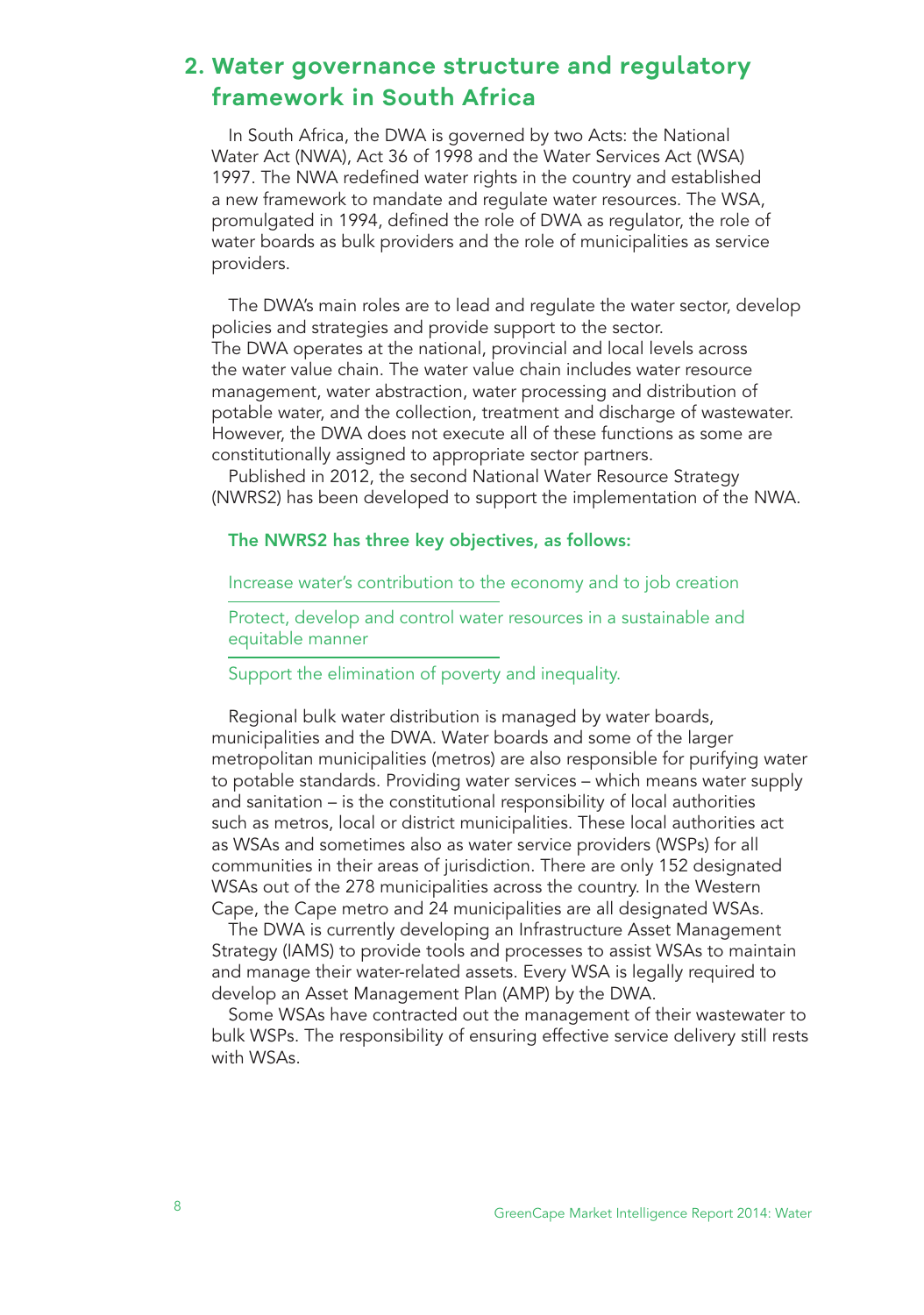The responsibility and authority for water resources management rests with catchment management agencies (CMAs) and, at a local level, with water user associations. This is illustrated in Figures 2 and 3.

#### There are nine planned water management areas (WMAs) whose management will be shared between CMAs across the country. They are:

| Limpopo,             | Olifants,             | Inkomati-Usuthu, |
|----------------------|-----------------------|------------------|
| Pongola-Mzimkulu,    | Vaal.                 | Orange,          |
| Mzimvubu-Tsitsikama. | <b>Breede-Gouritz</b> | Berg-Olifants.   |

Currently only the Inkomati-Usuthu and Breede-Overberg are operational as CMAs.

Figures 2 and Figure 3 present an overview of the water governance structure and regulatory framework in South Africa, and also show how the different bodies are interlinked. Details of government bodies listed in Appendix 1.

#### **Figure 2: Overview of the water governance in South Africa** (Department of Water Affairs, 2013)

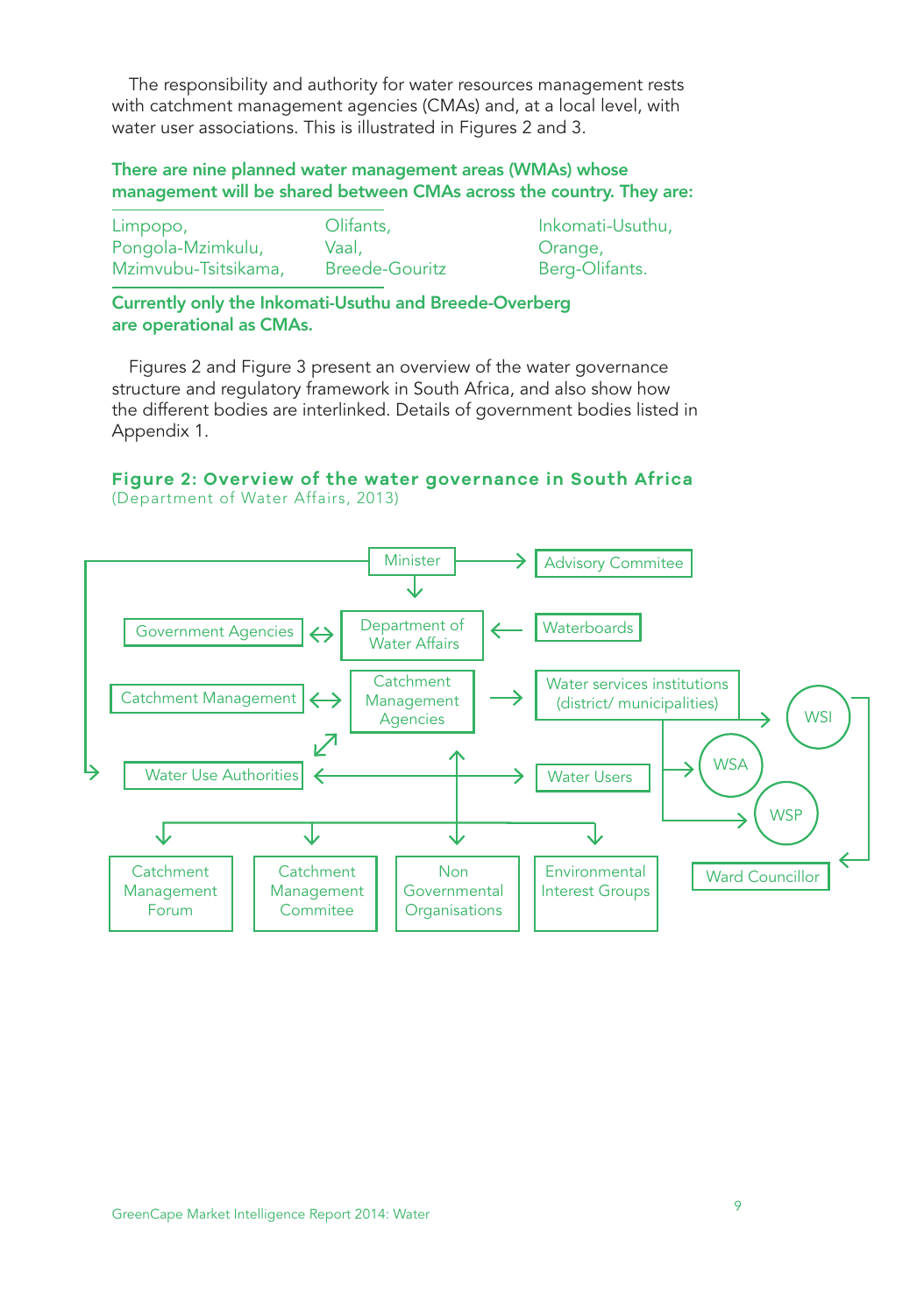#### **Figure 3: Value chain of water infrastructure in South Africa**

(Mazibuko & Pegram, 2006a; DWAF, 2001)



### **3. Western Cape context**

The average forecasted growth in the Western Cape regional economy is estimated to be 4.2% per annum over the next five years (Western Cape's Provincial Economic Review and Outlook for 2011). The current breakdown of water usage in the Western Cape is presented in Figure 4.

The Western Cape is a water-stressed region. The total water demand is estimated at 2 047 x 106m<sup>3</sup> per annum *(de Villiers, S. and de Wit, M., 2010).* This demand is met mainly through the six major dams in the province as presented in Appendix 2. There is genuine understanding at provincial government level that water could be a significant constraint on the region's economic development if not well managed. This is particularly relevant to the prospect of economic and industrial growth as well as the provision of potable water for the growing urban population. At the same time, the make-up of the regional economy directly influences the province's total water footprint.

#### **Figure 4: Water usage in the Western Cape**

#### **5% Small Holdings**

**32% Agricultural**

**63% Residential**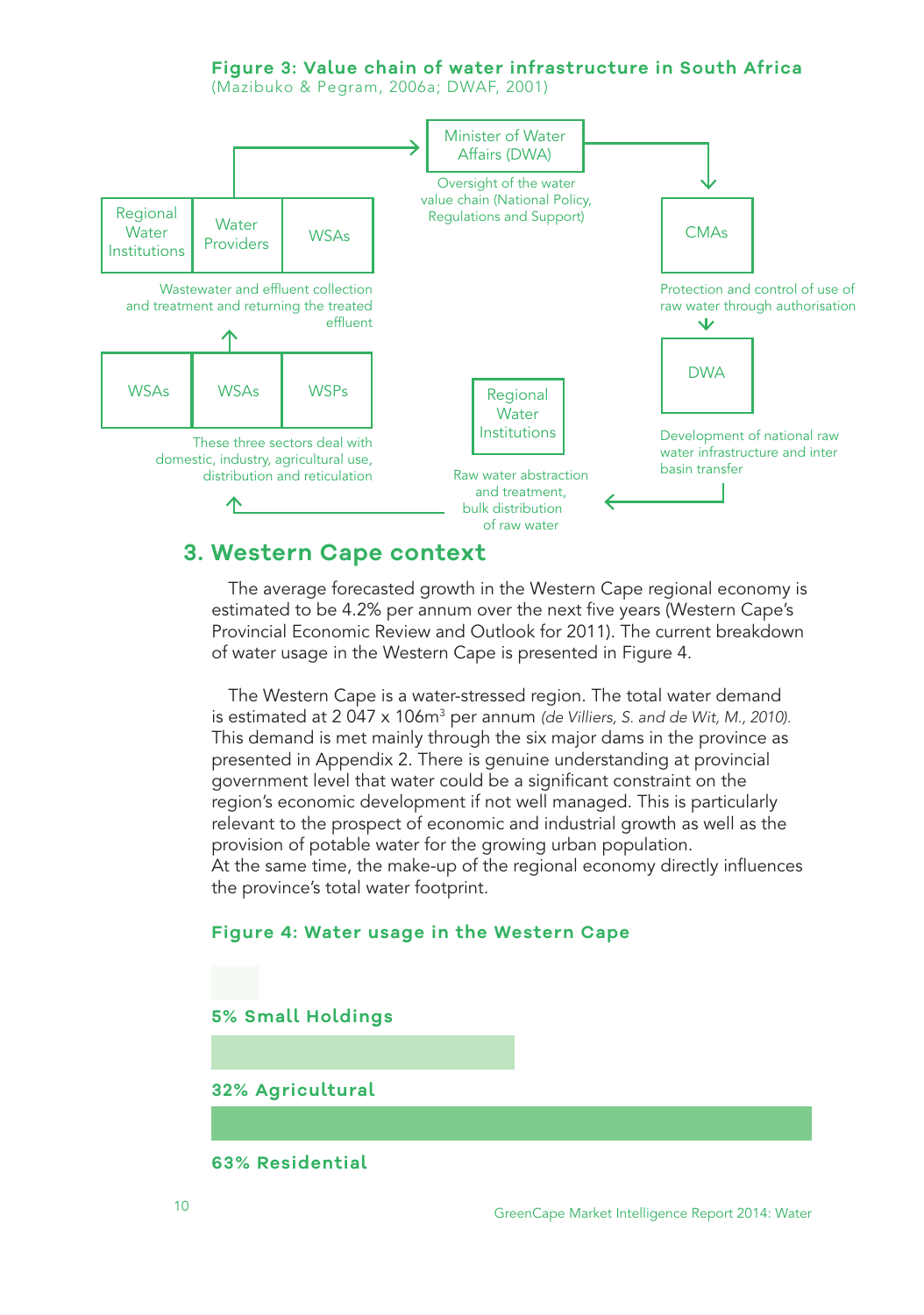



The Western Cape has an existing artificial recharge scheme based in Atlantis that uses storm and wastewater. The Atlantis Water Resource Management Scheme has recharged and recycled water for almost three decades. This artificial recharge supplies approximately 30% of Atlantis' groundwater supply *(Groundwater Strategy, 2010).*

The Western Cape currently comprises six desalination plants. There is a preference for using reverse osmosis, which has become more widely practised in South Africa *(Water 25 Degrees in Africa, Volume 7, Number 5 - September/October 2012)*. In addition, two feasibility studies are underway to investigate the viability of a desalination plant to supply water for the City of Cape Town and Lamberts Bay.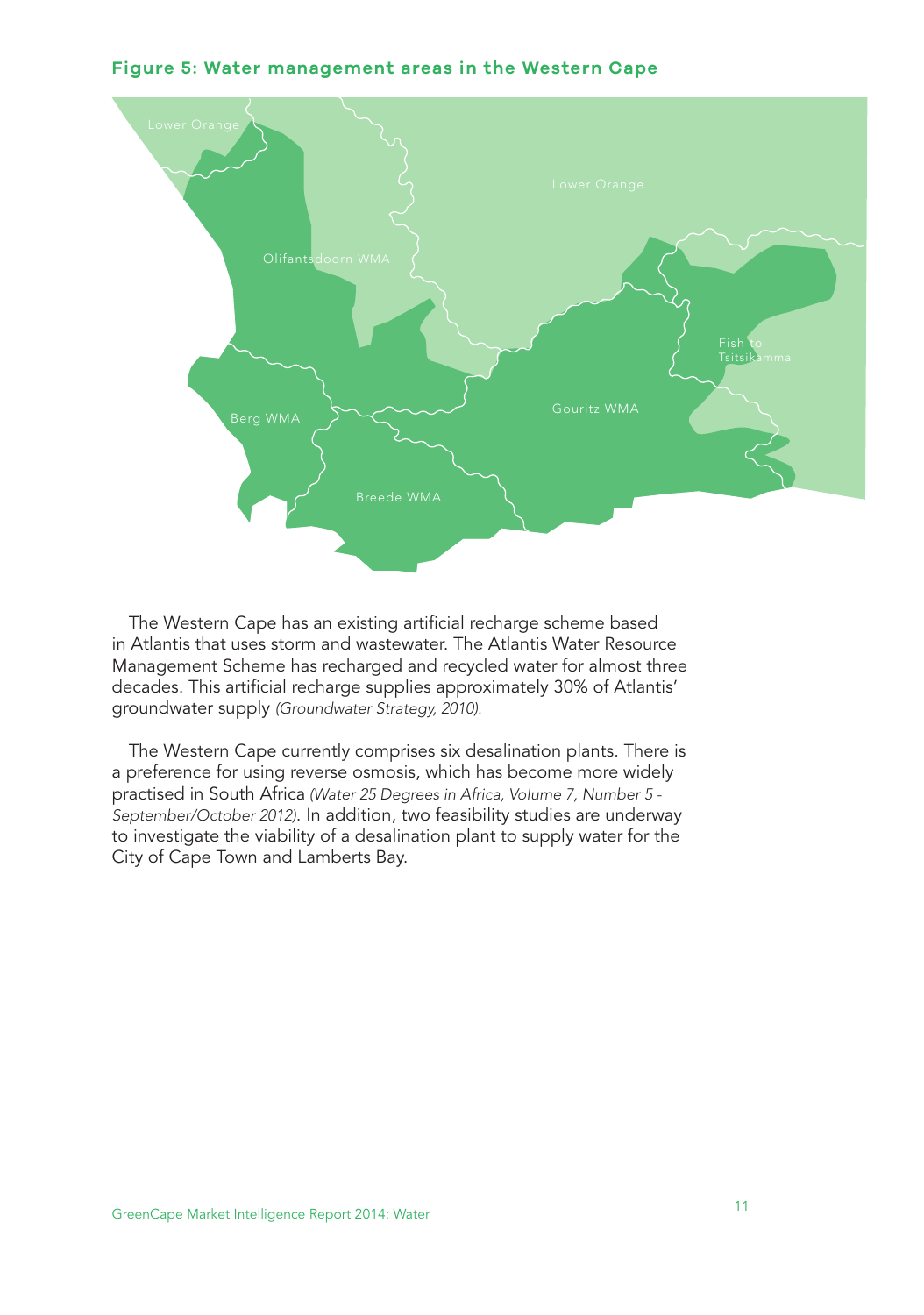# **4. Future outlook and opportunities for the water sector**

This section presents some of the key actions identified to help the water sector meet future demand. Main DWA projects and private sector initiatives in the Western Cape listed in Appendix 3.

#### **4.1 Water supply**

The DWA predicts that by 2030, up to 10% of the country's urban water supply could come from water desalination plants. Based on the draft NWRS2, it is anticipated that desalination will play an important role in South Africa's future water security. The NWRS2 states that the DWA will ensure that desalination is properly considered as an option for meeting future water requirements in its integrated water resource planning processes.

In the context of increased climate change risk, DWA will actively promote and support the development and implementation of desalination projects that compare favourably to other alternative options. Another key objective will be to ensure that energy and water planning are well integrated.

The DWA and WRC developed an Artificial Recharge Strategy, which was completed in 2007. Its vision was to 'use natural sub-surface storage as part of integrated water resource management wherever technologically, economically, environmentally and socially feasible'.

#### **4.2 Water reuse**

While the potential for water reuse in South Africa has not been thoroughly explored to date, there are some initiatives in place across the country. For example, after an open call, the City of Cape Town is currently reviewing bids to develop a 150 million litres per day (Ml/d ) water reclamation scheme for potable use.

#### **4.3 Infrastructure maintenance and new infrastructure**

The blueprint for a growing South African economy depends heavily on providing and maintaining adequate infrastructure of public buildings, roads, water and sewerage systems, electricity and other services. The Accelerated and Shared Growth Initiative for South Africa (ASGISA) places the maintenance of existing infrastructure high on the developmental agenda as a key to sustainable development and economic growth. Wastewater treatment works are of particular concern. Other sectors of concern include water and sewer reticulation, on-site sanitation, some provincial and municipal roads, and some provincial health and education facilities.

Although most municipalities have limited budgets and technical staff, there are opportunities to provide technical and expert support for waterrelated infrastructure maintenance. This is a gap that needs to be filled.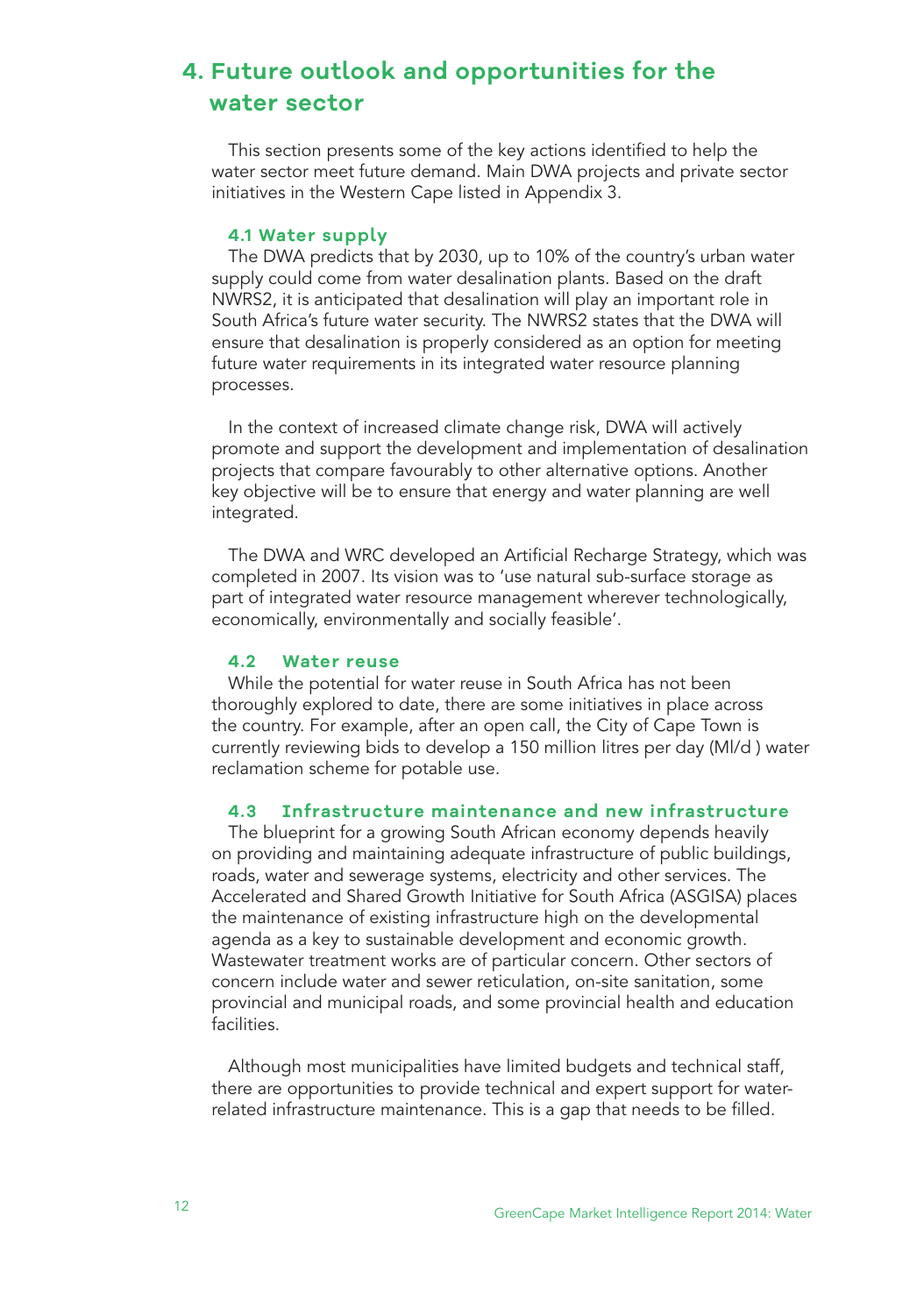### **4.4 Berg River Improvement Plan**

In 2012, the WCG undertook to develop the Berg River Improvement Plan (BRIP) to address water quality concerns in the Berg River. The BRIP highlights the current status of pollution sources and the various actions that have been or are currently being undertaken by municipalities and different departments in the Western Cape. It identifies short-term actions – meaning ≤ five years – and long-term actions – meaning five to 30 years, and their financial implications. The BRIP is to be reviewed and updated every five years.

A Water Stewardship Programme (WSP) for the Berg River was proposed.

#### This WSP has six main tasks to meet the identified objectives

- 1: Establish a Berg River water quality monitoring programme
- 2: Upgrade wastewater treatment works and train process controllers
- 3: Upgrade informal settlements
- 4: Advocate best practice in agricultural, industrial and domestic land-use
- 5: Riparian zone rehabilitation and management, also known as the buffer zone
- 6: Pricing water management in the Berg River catchment.

 *(Berg River Improvement Plan, 2012*)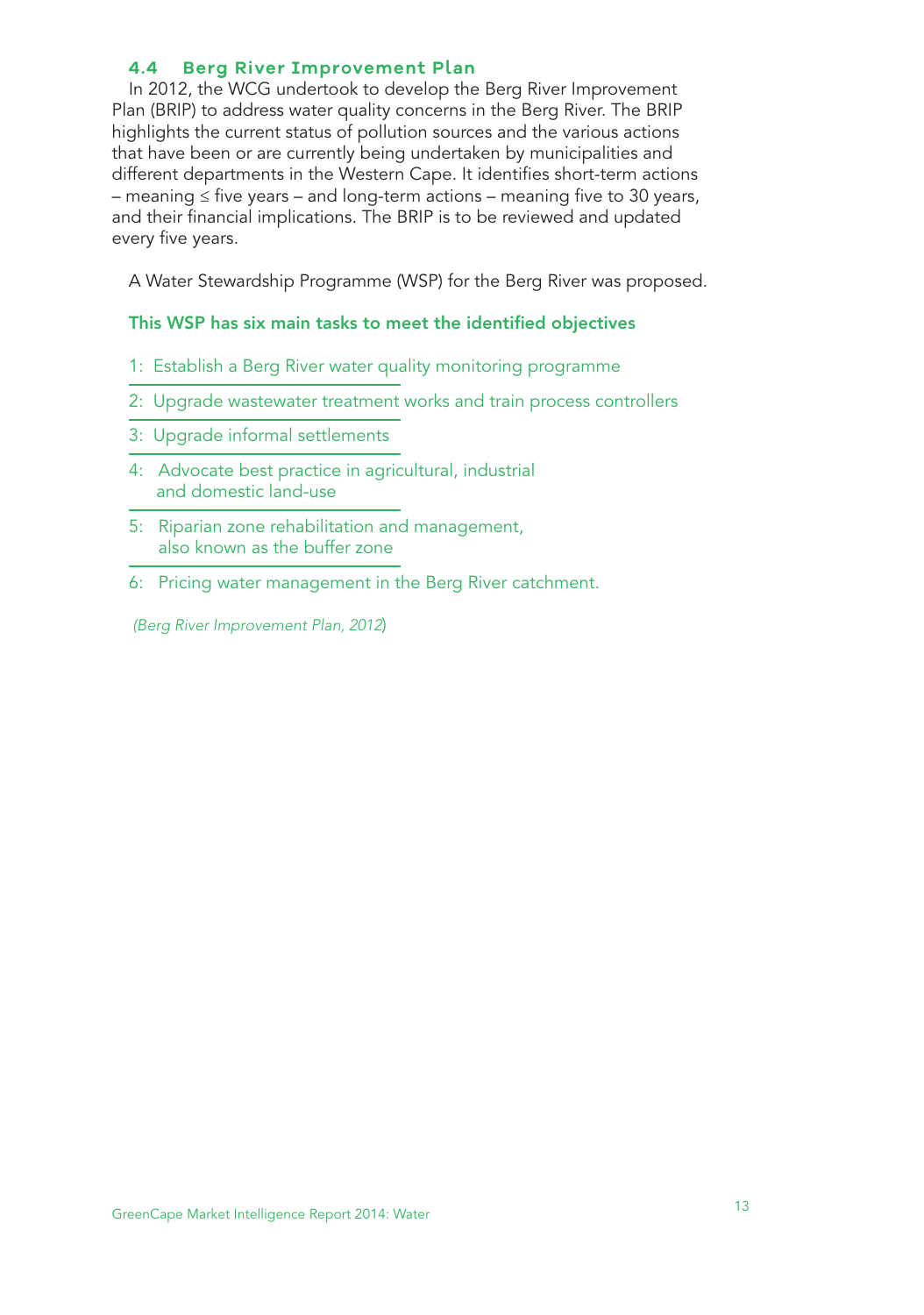#### **4.5 Municipal grant funding available**

The annual Division of Revenue Act sets out various government grants available for water-related projects. These are presented in this section.

#### **4.5.1 Municipal Infrastructure Grant (MIG)**

The MIG is the largest conditional capital grant and provides funding for a basic level of municipal infrastructure, principally for extending access to water and sanitation for poor households.

It is estimated that the total capital expenditure on water and sanitation for 2012-2013 will be R8,77 billion on basic water supply projects and R4,94 billion on basic sanitation projects. The MIG allocation for water and sanitation for 2014-2015 for the Western Cape is R0.2 billion.

There is also an unconditional grant called the Equitable Share, which is provided to all municipalities to assist with operation and maintenance requirements and free basic services provision. The Equitable Share allocation for water and sanitation in 2014-2015 for the Western Cape is estimated at R 32,98 billion.

#### **4.5.2 Regional Bulk Infrastructure Grant (RBIG)**

The RBIG Programme was established in 2007 to support capital funding of the social component of new bulk infrastructure.

All projects must be implemented before funds are allocated. To initiate the programme, R1,4 billion was made available by National Treasury over three years. To date, a further R5,2 billion has been made available, with an additional R2,9 billion accessible from the Division of Revenue Act for 2013-2014.

The South African government adopted a National Infrastructure Plan in 2012 designed to transform our economic landscape. This plan intends to integrate and coordinate the long-term construction of infrastructure and will be coordinated by the Presidential Infrastructure Coordinating Commission (PICC).

The plan has identified 18 Strategic Integrated Projects (SIPs) which have been approved to support economic development and address service delivery in the poorest provinces.

#### **4.5.3 Municipal Water Infrastructure Grant (MWIG)**

The purpose of the MWIG will is to supplement other existing grants where there are gaps. The MWIG will address problems related to functionality as well as new infrastructure requirements by 30 June 2015. The total budget allocation over the next three financial years, starting from the 2013-2014 year, is R4 332 million and will be allocated annually as follows:

| 2013-2014 | R602 million               |
|-----------|----------------------------|
| 2014-2015 | R <sub>1</sub> 059 million |
| 2015-2016 | R <sub>2</sub> 671 million |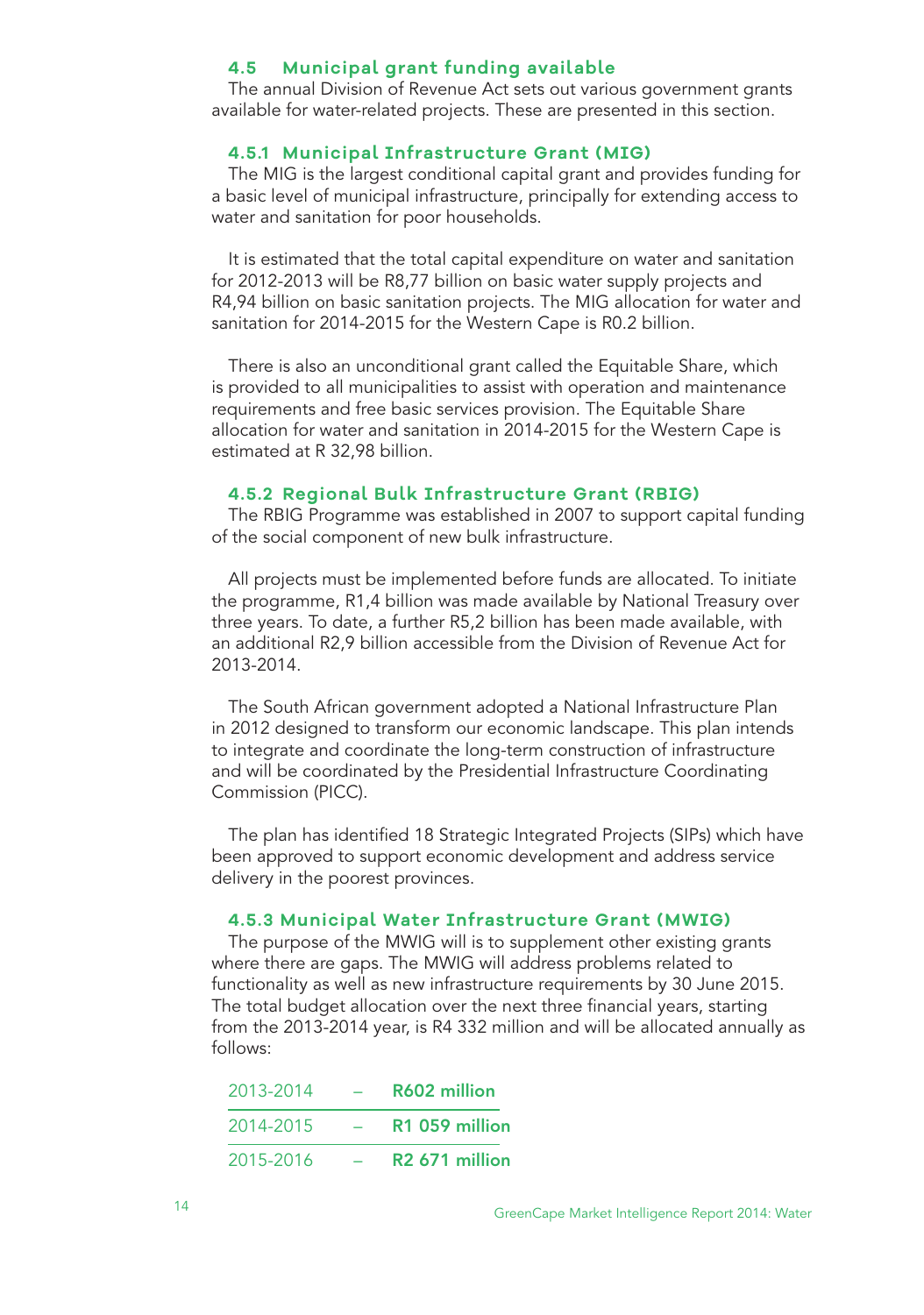#### **4.5.4 Human Settlements Development Grant (HSDG)**

This grant supports the creation of sustainable human settlements through the facilitation and provision of access to basic infrastructure, top structures and basic socio-economic amenities.

It is also intended to provide employment and skills development through infrastructure delivery. R16,9 million has been allocated for 2013-2014.

#### **4.5.6 Rural Households Infrastructure Grant (RHIG)**

This grant is managed by the Department of Human Settlements (DOHS) and was introduced in 2010-2011, after the sanitation function was transferred from the DWA to the DOHS. It is intended to supplement the existing funding of sanitation programmes by providing for the rapid rollout of on-site water and sanitation infrastructure, such as rainwater tanks and toilets for rural households whose remote location does not enable easy access piped water and sanitation services. A total of R106,7 million has been allocated for 2013- 2014.

#### **4.5.6 Skills development and industry bodies in the water sector**

Generally, municipalities in South Africa suffer from an ongoing chronic shortage of engineers and a high management turnover, with 25% of management posts remaining vacant for more than three months. It is estimated that one in six managers exits the municipality during the course of a year *(Department of Water Affairs. 2013).*

Research carried out for the publication Numbers and Needs in Local Government *(Lawless, 2005)* shows that the civil engineering capacity – expressed as civil engineering professionals per 100 000 people – in local government is too low to deliver, operate and maintain local government infrastructure in a sustainable manner. For example, South Africa had 20 engineers per 100 000 people before 1994. This has now dropped to three per 100 000. Appendix 4 presents a list of courses available in South Africa.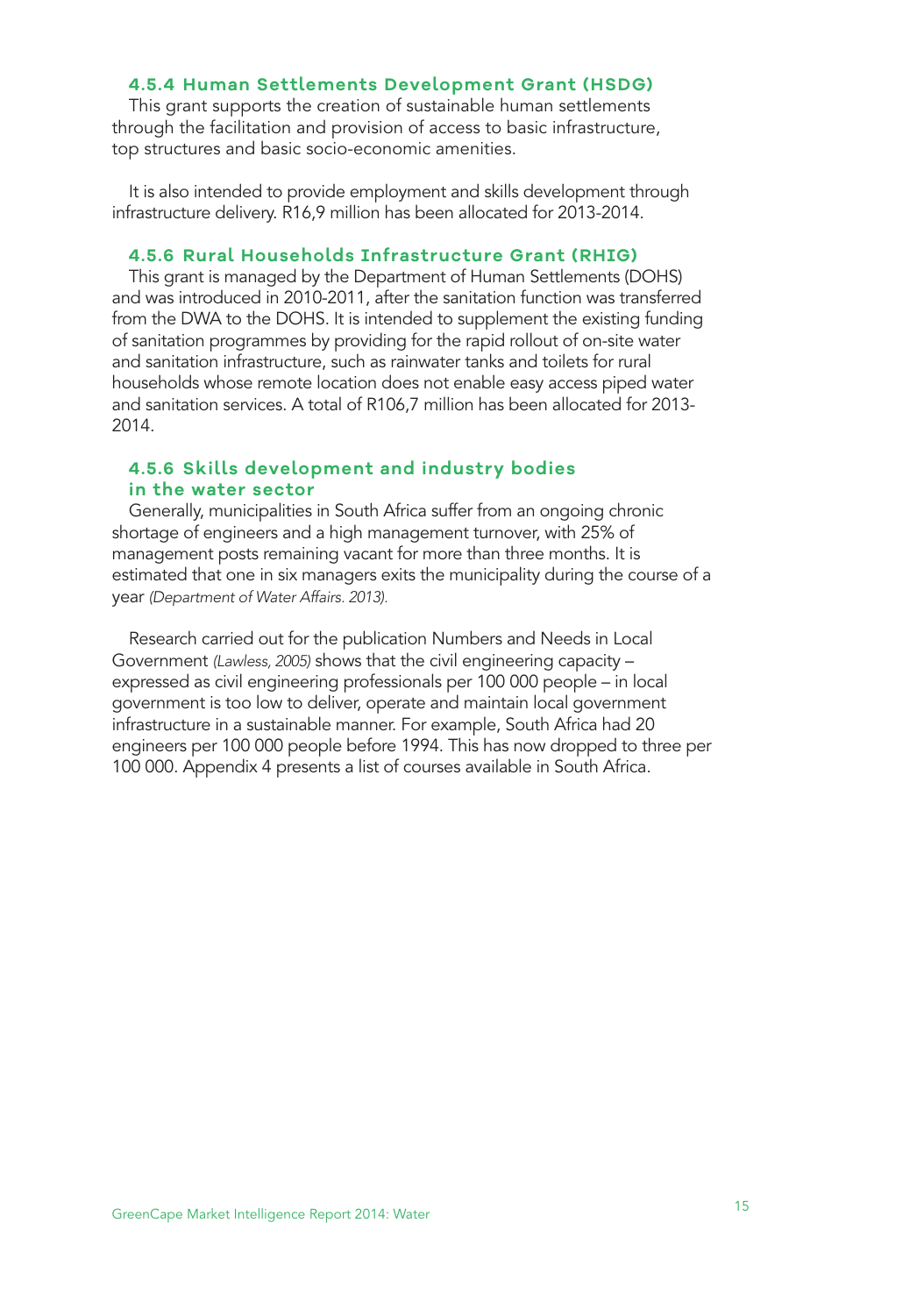# **5. Water Industry Bodies**

 The following is a list of industry associations for the water sector and some non-governmental organisations (NGOs):

### **Table 1: List of industry associations operating in the water sector**

| <b>Name</b>                                                              | <b>Role &amp; Contact Details</b>                                                                                                                                              |
|--------------------------------------------------------------------------|--------------------------------------------------------------------------------------------------------------------------------------------------------------------------------|
| Water Institute of                                                       | WISA is a forum for the exchange of information exchange to improve water                                                                                                      |
| Southern Africa                                                          | resource management in Southern Africa, with a focus on South Africa.                                                                                                          |
| (WISA)                                                                   | www.wisa.org.za/Content_page.aspx                                                                                                                                              |
| South African                                                            | SAAWU was established in 2001 and evolved from what was previously the                                                                                                         |
| Association of                                                           | South African Association of Water Boards. SAAWU represents, promotes and                                                                                                      |
| <b>Water Users</b>                                                       | coordinates the interests of all public sector institutions involved in providing                                                                                              |
| (SAAWU)                                                                  | water services. http://www.saawu.org.za/                                                                                                                                       |
| Wildlife and<br><b>Environment Society</b><br>of South Africa<br>(WESSA) | WESSA's mission is to implement high-impact environmental and conservation<br>projects which promote public participation in caring for the Earth.<br>http://www.wessa.org.za/ |
| Water and Sanitation                                                     | The foundation is responsible for mobilising resources to facilitate the                                                                                                       |
| for Africa Foundation                                                    | implementation of water, sanitation and hygiene programmes to poor and                                                                                                         |
| (WSA)                                                                    | unserved communities in Africa. http://www.wsafrica.org/                                                                                                                       |
| Association for Water                                                    | AWARD works on issues relating to water supply in South Africa's                                                                                                               |
| and Rural Develop-                                                       | Lowveld region. http://www.award.org.za/                                                                                                                                       |
| ment (AWARD)                                                             | Assistant Director: Derick du Toit, e-mail: derick@award.org.za                                                                                                                |

### The main databases used to access water-related data in South Africa are:

The Water Authorisation and Registration Management System (WARMS) for water use and registration (http://www.dwaf.gov.za/Projects/WARMS/default.aspx)

Water Services National Information System (WSNIS) website, which contains national, provincial and water service authorities (WSA) data regarding demography, basic services backlogs and progress, financial perspectives, projects and free basic services (http://www.dwaf.gov.za/dir\_ws/wsmenu/).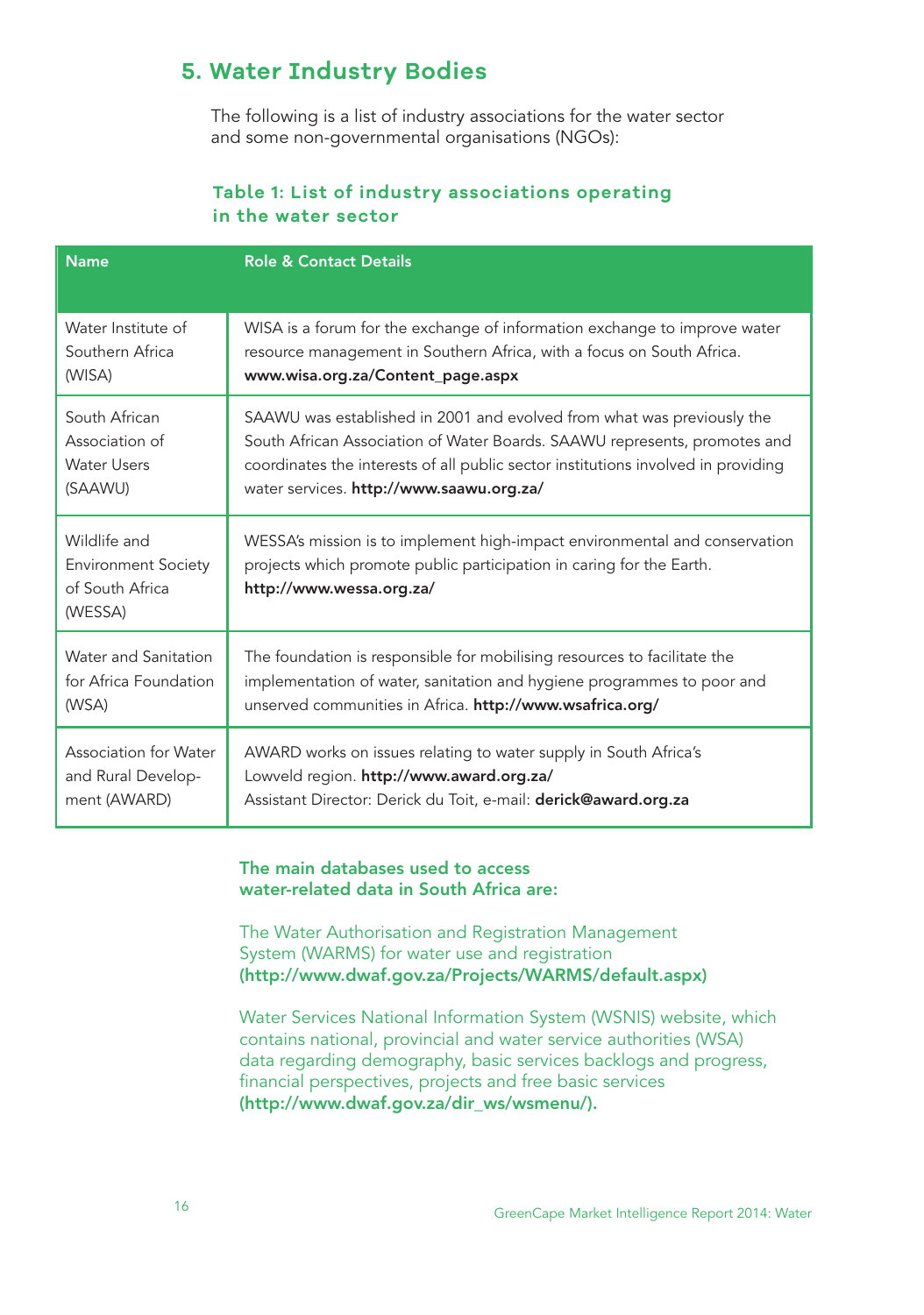# Appendix 1: Other governmental role players in the water sector

| Acronym      | Organisation                                                                                                                                                                                                                                                                                                                                                                                            |
|--------------|---------------------------------------------------------------------------------------------------------------------------------------------------------------------------------------------------------------------------------------------------------------------------------------------------------------------------------------------------------------------------------------------------------|
| <b>DWA</b>   | <b>Department of Water Affairs</b>                                                                                                                                                                                                                                                                                                                                                                      |
| <b>DEA</b>   | <b>Department of Environmental Affairs</b><br>Ensures that environmental impact assessments for<br>water services projects are carried out, while promoting<br>conservation, cleaner technologies and waste minimisation.                                                                                                                                                                               |
| <b>DoHS</b>  | <b>Department of Human Settlement</b><br>Sets national housing policy aligned to local<br>government's water services policies. DoHS is responsible<br>for the eradication of water services backlogs in informal<br>settlements and took over the responsibility for sanitation<br>from DWA from 2009.                                                                                                 |
| DoCG         | <b>Department of Cooperative Governance</b><br>Ensures that local government provides water<br>services, regulates municipal services partnerships,<br>develops an integrated approach for municipal<br>development planning, allocates funds to local<br>government, regulates municipal affairs and intervenes in<br>cases of non-performing WSAs in collaboration with<br>the provincial government. |
| <b>DRDLR</b> | Department of Rural Development and Land Reform<br>Its focus is on agrarian transformation of agricultural<br>systems and patterns of ownership and control especially<br>in terms of irrigation schemes for small-scale farmers.                                                                                                                                                                       |
| DoH          | <b>Department of Health</b><br>Ensures that all hospitals and clinics are provided with<br>adequate water and sanitation facilities.                                                                                                                                                                                                                                                                    |
| <b>DoPW</b>  | <b>Department of Public Works</b><br>Is responsible for implementing the community-based<br>public works programmes and often acts as the owner<br>and operator of public buildings, including schools and<br>hospitals, among others.                                                                                                                                                                  |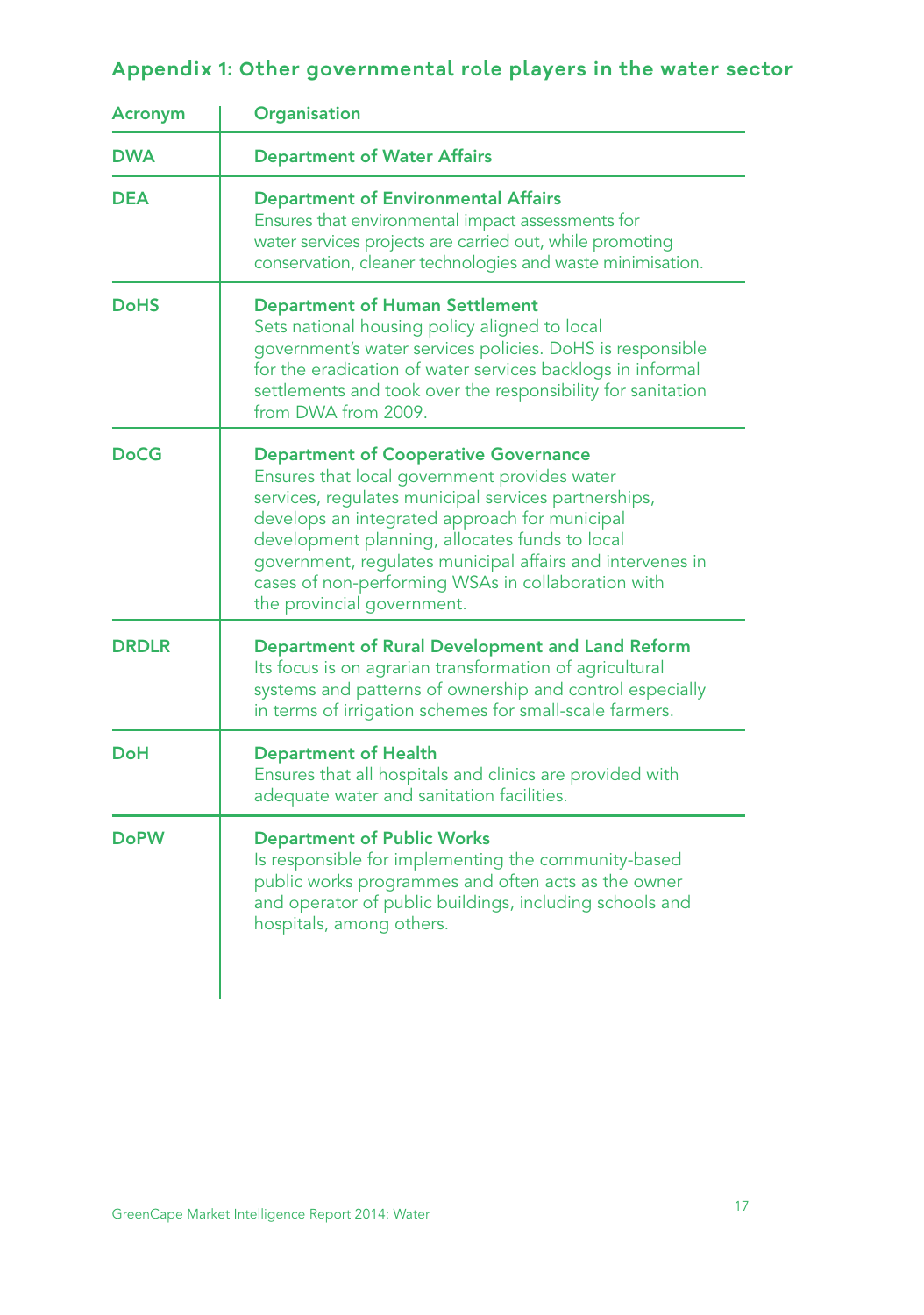## **Appendix 1: Other governmental role players in the water sector**

| <b>Acronym</b> | Organisation                                                                                                                                                                                                                                                                                                            |  |
|----------------|-------------------------------------------------------------------------------------------------------------------------------------------------------------------------------------------------------------------------------------------------------------------------------------------------------------------------|--|
| <b>DoE</b>     | <b>Department of Education,</b><br>Is responsible for identifying schools that have no access<br>to water services.                                                                                                                                                                                                     |  |
| DoA            | <b>Department of Agriculture</b> (provincial government)                                                                                                                                                                                                                                                                |  |
| <b>DEDT</b>    | <b>Department of Economic Development and Tourism</b><br>(provincial government)                                                                                                                                                                                                                                        |  |
| <b>DEADP</b>   | <b>Department of Environmental Affairs and</b><br><b>Development Planning</b> (provincial government)                                                                                                                                                                                                                   |  |
| <b>TCTA</b>    | <b>Trans-Caledon Tunnel Authority,</b><br>Has various workstreams including: management services<br>with a mandate for project implementation; financial<br>services, with a mandate for structuring and raising<br>project finance, debt management and tariff setting;<br>and training, among other support services. |  |
| <b>WSPs</b>    | <b>Water service providers</b><br>Provide water and/or sanitation services for<br>municipalities and perform contractual duties as specified<br>by the WSA. WSP entities can be made up of public,<br>private or mixed entities or municipal government itself.                                                         |  |
| <b>RWU</b>     | Regional water utilities or water boards.                                                                                                                                                                                                                                                                               |  |
| <b>SALGA</b>   | <b>South African Local Government Association,</b><br>which an autonomous political association of<br>municipalities that assists and guides municipalities<br>through the implementation of water-related projects.                                                                                                    |  |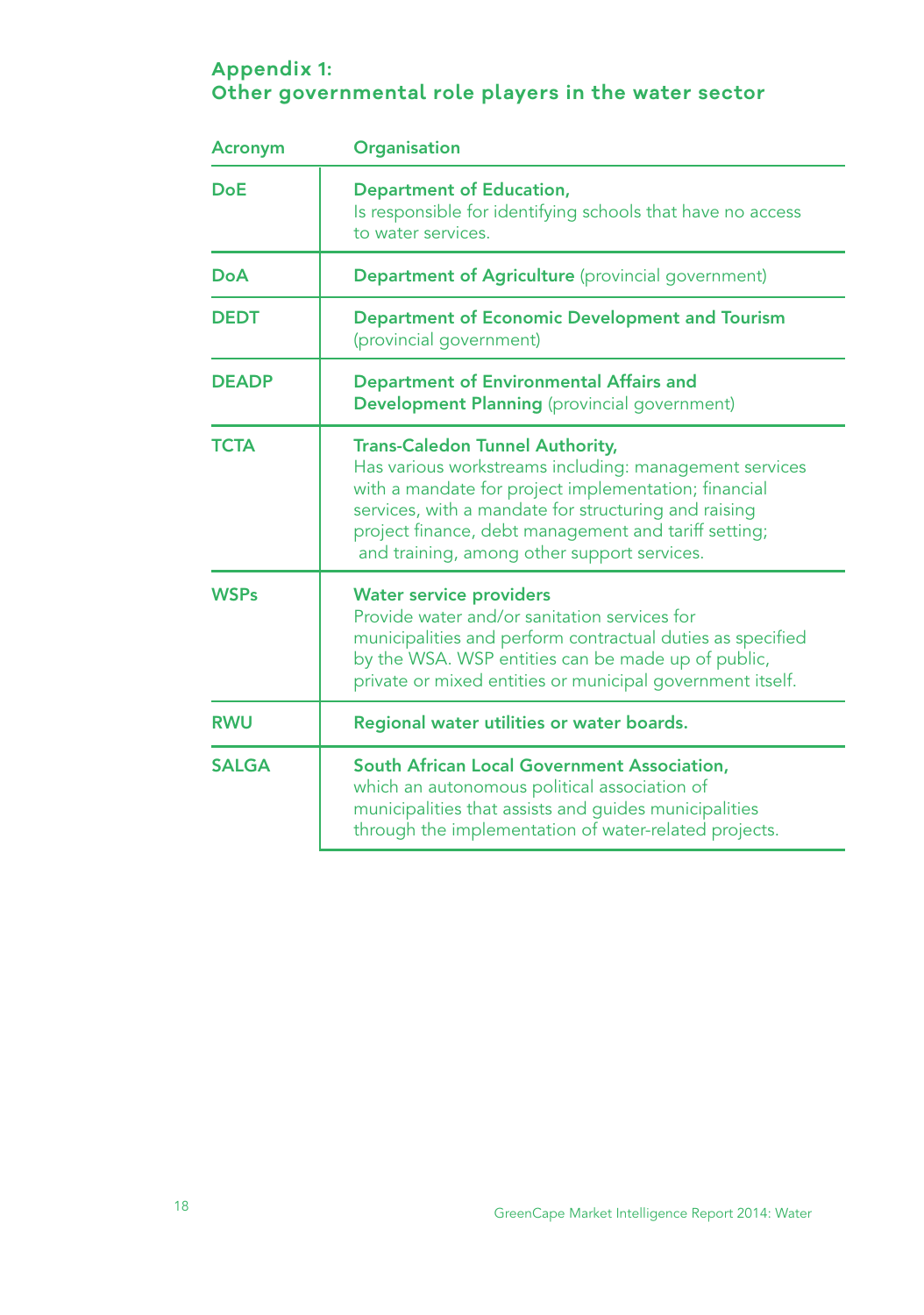### **Appendix 2: Major raw water storage dams and capabilities (Water resources – City of Cape Town)**

It is important to note that the dam's capacity as presented below represents the total capacity of the infrastructure rather than a true reflection of the annual yield, which is a more accurate indication of the available water or supply and management.

| Bulk storage on 28 November 2007-2011              |                            |           |           |           |           |           |
|----------------------------------------------------|----------------------------|-----------|-----------|-----------|-----------|-----------|
| Major Dams - 99.6%<br>of the total system capacity | Capacity<br>M <sub>l</sub> | %<br>2007 | %<br>2008 | %<br>2009 | %<br>2010 | %<br>2011 |
| Wemmershoek                                        | 58 644                     | 87.3      | 93.4      | 98.3      | 92.2      | 79.2      |
| <b>Steenbras Lower</b>                             | 33 517                     | 95.7      | 95.3      | 95.8      | 64.9      | 79.9      |
| <b>Steenbras Upper</b>                             | 31 7 6 7                   | 102.1     | 99.2      | 98.1      | 98.1      | 98.2      |
| <b>Voelvlei</b>                                    | 164 122                    | 99.3      | 98        | 96.7      | 96.2      | 84.8      |
| <b>Theewaterskloof</b>                             | 480 250                    | 103.3     | 101.5     | 100.9     | 89.1      | 81.2      |
| <b>Berg River</b>                                  | 130 000                    |           | 100.7     | 100.0     | 98.3      | 94.9      |
| <b>Total Stored</b>                                |                            | 774 780   | 897 314   | 894 436   | 820 760   | 757 082   |
| <b>Total Storage</b>                               |                            | 768 300   | 898300    | 898 300   | 898 300   | 898 300   |
| % Storage                                          |                            | 100.8     | 99.9      | 99.6      | 91.4      | 84.3      |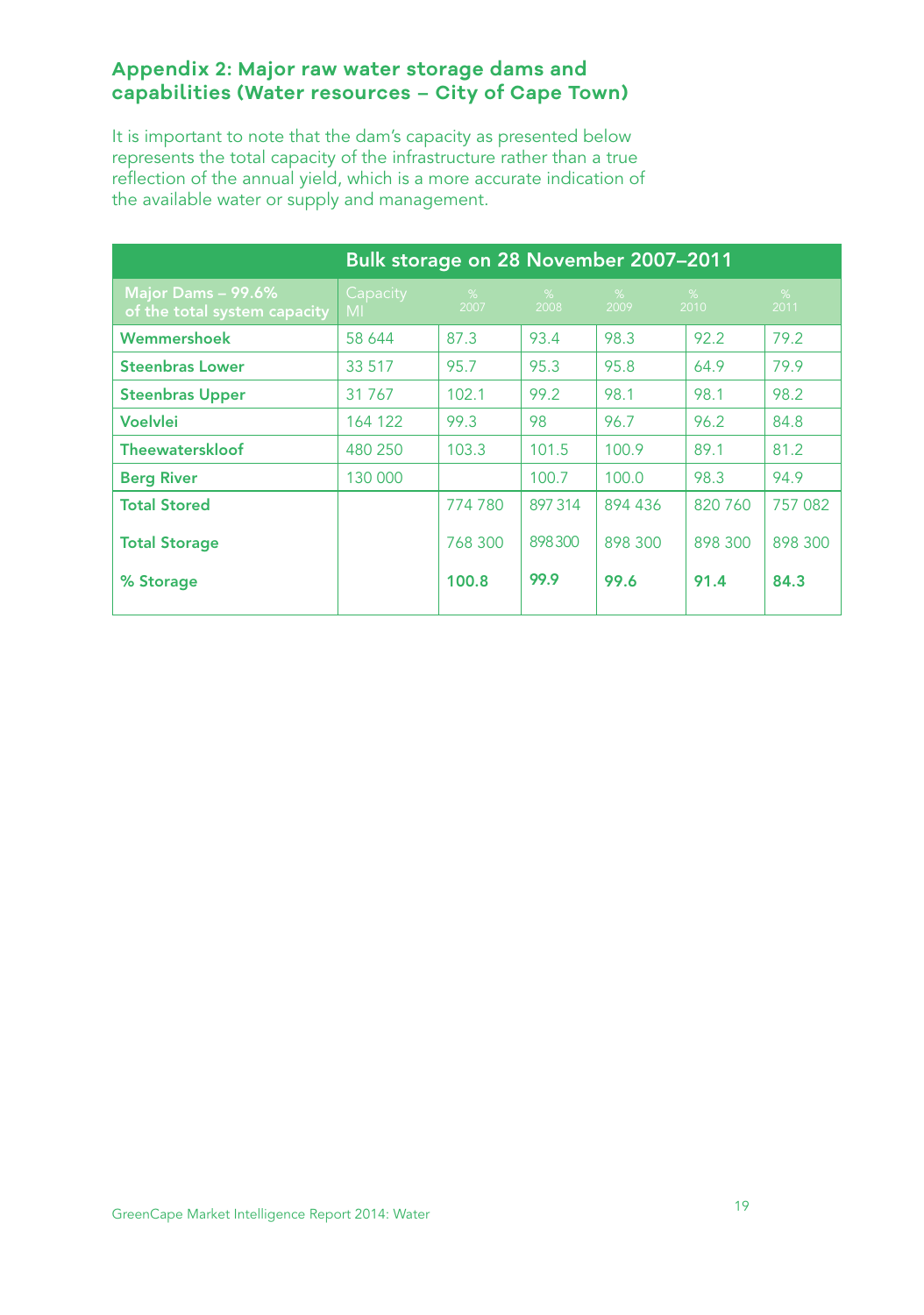## **Appendix 3: Main DWA projects and private sector initiatives in the Western Cape**

| <b>DWA initiatives</b>                                            |                                                                                                                                                                                                                                                                                                                                                                                                                                                                                                                                                                         |                                                                                                                                                                                                                                                                                                                                                                                                                                                                                                         |  |
|-------------------------------------------------------------------|-------------------------------------------------------------------------------------------------------------------------------------------------------------------------------------------------------------------------------------------------------------------------------------------------------------------------------------------------------------------------------------------------------------------------------------------------------------------------------------------------------------------------------------------------------------------------|---------------------------------------------------------------------------------------------------------------------------------------------------------------------------------------------------------------------------------------------------------------------------------------------------------------------------------------------------------------------------------------------------------------------------------------------------------------------------------------------------------|--|
|                                                                   | <b>Description</b>                                                                                                                                                                                                                                                                                                                                                                                                                                                                                                                                                      | Custodian/developer                                                                                                                                                                                                                                                                                                                                                                                                                                                                                     |  |
| <b>Berg River</b><br>Improvement<br>Plan (BRIP)                   | The project started in September<br>2012 to address the current water<br>quality concerns and their effects<br>in and around the Berg River area.<br>BRIP highlights the current status of<br>sources of pollution and the various<br>actions that municipalities and<br>departments in the Western Cape<br>have or are currently undertaking or<br>planning. The project is spread over<br>a number of short-term goals $ \leq$ 5<br>years - and long-term goals - 5-30<br>years. It identifies short- and long-<br>term actions, and their financial<br>implications. | DWA / WGC<br>A task team has been put together lead<br>by Joy Leaner (DEA&DP). There are six<br>tasks within the BRIP. Annabel Horn is a<br>task manager on Task 6, water pricing.<br>GreenCape's water project team is<br>carrying out a prwoject linked to the<br>BRIP, addressing integrated water and<br>economic planning for development in<br>the Berg catchment.<br>More information about the project is<br>available directly from the DEA&DP team<br>(e-mail: Joy.Leaner@westerncape.gov.za; |  |
|                                                                   |                                                                                                                                                                                                                                                                                                                                                                                                                                                                                                                                                                         | telephone: 021 483 2798)                                                                                                                                                                                                                                                                                                                                                                                                                                                                                |  |
| <b>Management and</b><br>clearing of invasive<br>alien vegetation | Invasive alien species cover up to<br>10% of the country, and their distri-<br>bution is increasing. In the Western<br>Cape, over 170 000 hectares of<br>land are covered by invasive alien<br>plants, predominantly in the riparian<br>zones. In the province, the total cost<br>of water losses caused by invasive<br>alien plants is estimated at R1.29<br>billion per year.                                                                                                                                                                                         | Working for Water (www.dwaf.gov.za/<br>wfw/Control website), a programme set-<br>up by the Department of Water Affairs<br>(DWA) LandCare, a programme run<br>through the Department of Agriculture<br>(DoA)<br><b>Cape Nature</b>                                                                                                                                                                                                                                                                       |  |
| <b>Adopt a River</b>                                              | The aim of this programme is to<br>raise awareness and encourage<br>communities to look after their<br>water source. The programme<br>is currently in its pilot stages in<br>Knysna, Paarl and Grabouw in the<br>Western Cape.                                                                                                                                                                                                                                                                                                                                          | <b>DWA</b>                                                                                                                                                                                                                                                                                                                                                                                                                                                                                              |  |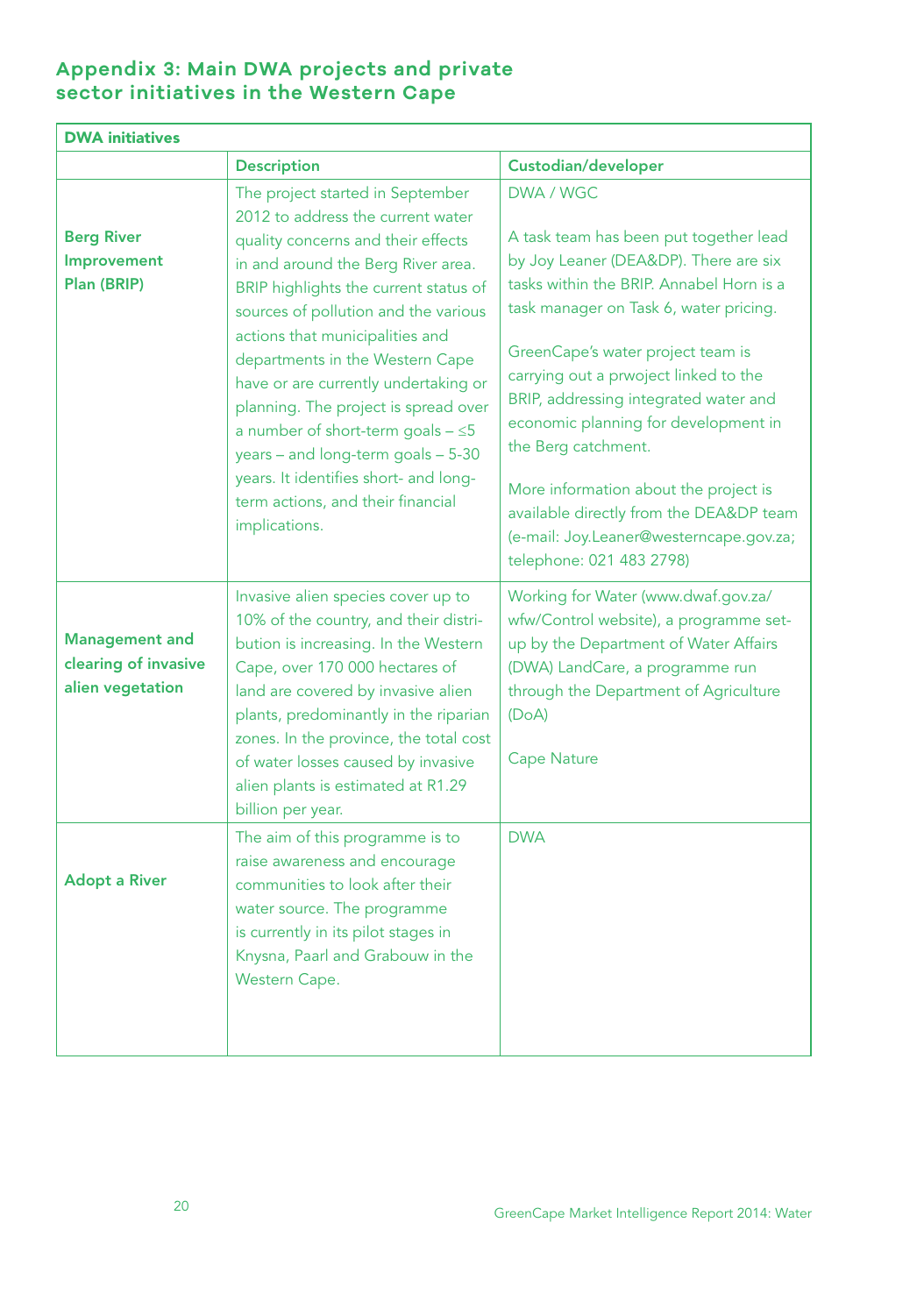## **Appendix 3: Main DWA projects and private sector initiatives in the Western Cape**

| <b>Private sector initiatives</b>                                         |                                                                                                                                                                                                                                                                                                                                                                                                                                 |                                                                                                                                                 |
|---------------------------------------------------------------------------|---------------------------------------------------------------------------------------------------------------------------------------------------------------------------------------------------------------------------------------------------------------------------------------------------------------------------------------------------------------------------------------------------------------------------------|-------------------------------------------------------------------------------------------------------------------------------------------------|
|                                                                           | <b>Description</b>                                                                                                                                                                                                                                                                                                                                                                                                              | <b>Project developer</b>                                                                                                                        |
| <b>Bellville Waste Water</b><br><b>Treatment Works</b><br>(WWTW) upgrades | The R187-million Bellville<br>WWTW will feature the<br>largest membrane bioreactor<br>(MBR) in the country and the<br>facility's capacity will increase<br>by 20 Ml/d to 70 Ml/d after<br>the upgrades.                                                                                                                                                                                                                         | The City of Cape Town's Department of Water<br>and Sanitation is the client. It appointed Veolia<br>Water Solutions & Technologies South Africa |
|                                                                           | With this capacity increase,<br>the strain on the existing<br>Bellville facility will reduce<br>significantly and the effluent<br>quality will improve. The<br>plant is due for commission-<br>ing in 2013.                                                                                                                                                                                                                     |                                                                                                                                                 |
| <b>Construction</b><br>of Berg River Dam                                  | The capacity of the dam<br>will be increased by 523<br>million cubic meters a year.<br>The dam construction team<br>moved some 3 100 000m <sup>3</sup> of<br>earth, most of which formed<br>part of the 900m long, 60m<br>high and 200m wide earth-<br>fill embankment. Aveng<br>Grinaker-LTA also carried out<br>the drilling and grouting for<br>the project Project location:<br>Franschhoek, Western Cape,<br>South Africa. | The Trans Caledon Tunnel Authority<br>appointed Aveng Grinaker-LTA                                                                              |
| <b>Meulwater WWTW</b>                                                     | The new facility will treat<br>water from the Nantes and<br>Bethel bulk storage dams<br>on Paarl Mountain, and the<br>plant will be located on the<br>boundary of the Paarl Moun-<br>tain Nature Reserve.                                                                                                                                                                                                                       | Aurecon                                                                                                                                         |
| <b>Malmesbury WWTW</b>                                                    | The existing WWTW is being<br>upgraded to a 10 Ml per day<br>MBR plant.                                                                                                                                                                                                                                                                                                                                                         | Aurecon                                                                                                                                         |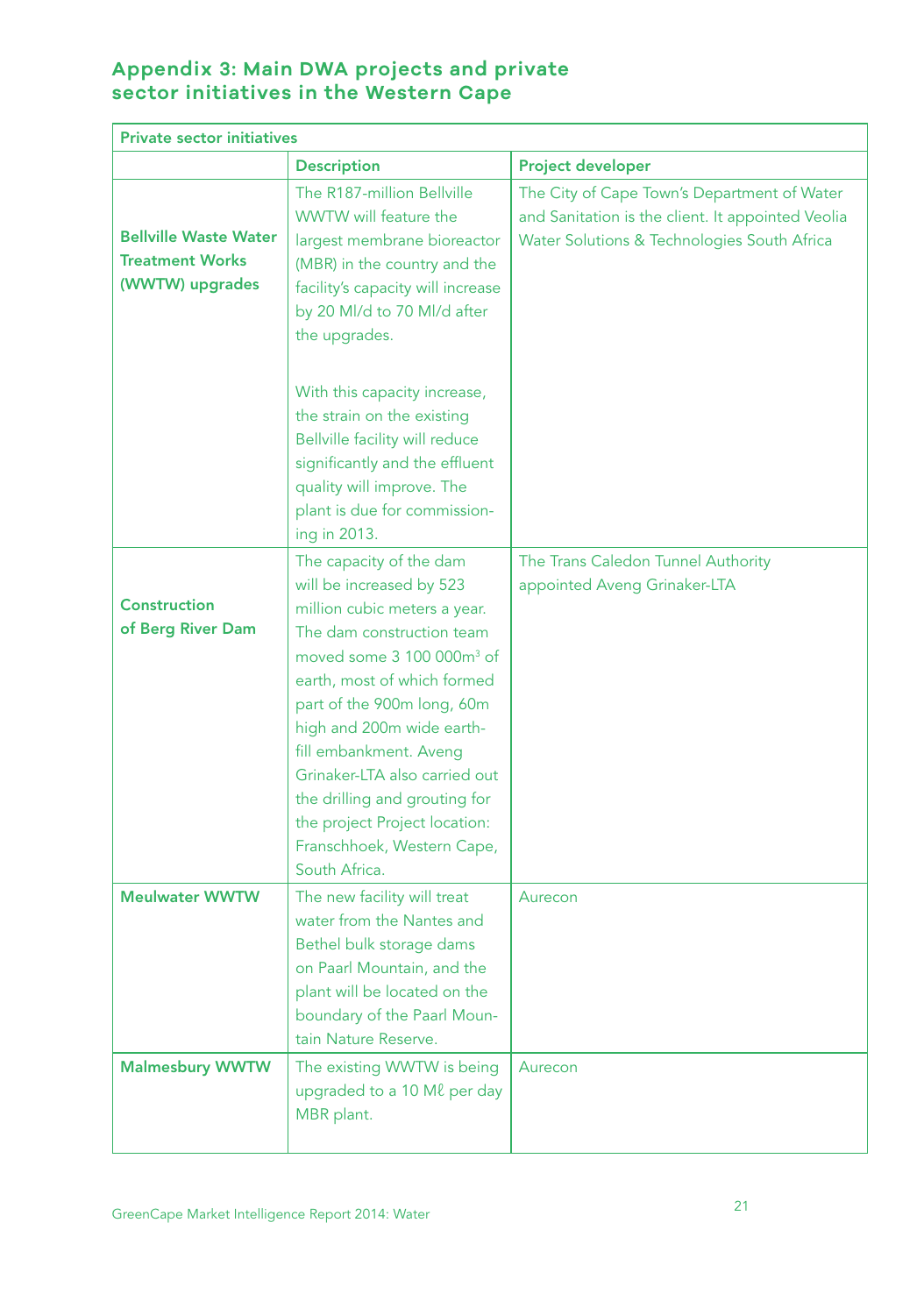## **Appendix 3: Main DWA projects and private sector initiatives in the Western Cape**

| <b>Private sector initiatives</b>                               |                                                                                                                                                                                                                                                            |                                |
|-----------------------------------------------------------------|------------------------------------------------------------------------------------------------------------------------------------------------------------------------------------------------------------------------------------------------------------|--------------------------------|
|                                                                 | <b>Description</b>                                                                                                                                                                                                                                         | <b>Project developer</b>       |
| <b>Citrusdal</b><br><b>WWTW</b><br>upgrades                     | Involves relocating WWTW<br>and upgrading the capacity;<br>an additional 3Ml reservoir;<br>upgrading the water and<br>sewer network, pump<br>stations and rising mains.                                                                                    | Water & Wastewater Engineering |
| <b>Plettenberg Bay</b><br><b>WWTW</b>                           | Plettenberg Bay Water Treat-<br>ment Works in the Southern<br>Cape featuring the Depart-<br>ment of Agriculture, Forestry<br>and Fisheries (DAFF) and<br>ozone technologies.                                                                               | Royal HaskoningDHV             |
| Wemmershoek<br><b>WWTW</b>                                      | This R70-million project in-<br>volves the construction of an<br>upgraded five-million litre-a<br>day sewage treatment works,<br>a new main transfer sewer<br>pipeline from Franschhoek to<br>Wemmershoek and an outfall<br>pipeline to the Berg River.    | Royal HaskoningDHV             |
| <b>Water Efficiency</b><br>Programme -<br><b>Leak Detection</b> | Senior Secondary High<br>School Motherwell - Pilot<br>Project                                                                                                                                                                                              | <b>Aqua Trip</b>               |
| <b>Natural Water</b><br><b>Treatment projects</b>               | A five-year project on bio-<br>mimicry for water treatment<br>supported by the Water<br>Research Commission.<br>The Naturally Knysna and<br><b>Discovery Challenge Park</b><br>projects.<br>The Genius of Place projects,<br>starting in the Western Cape. | <b>Biomimicry</b>              |